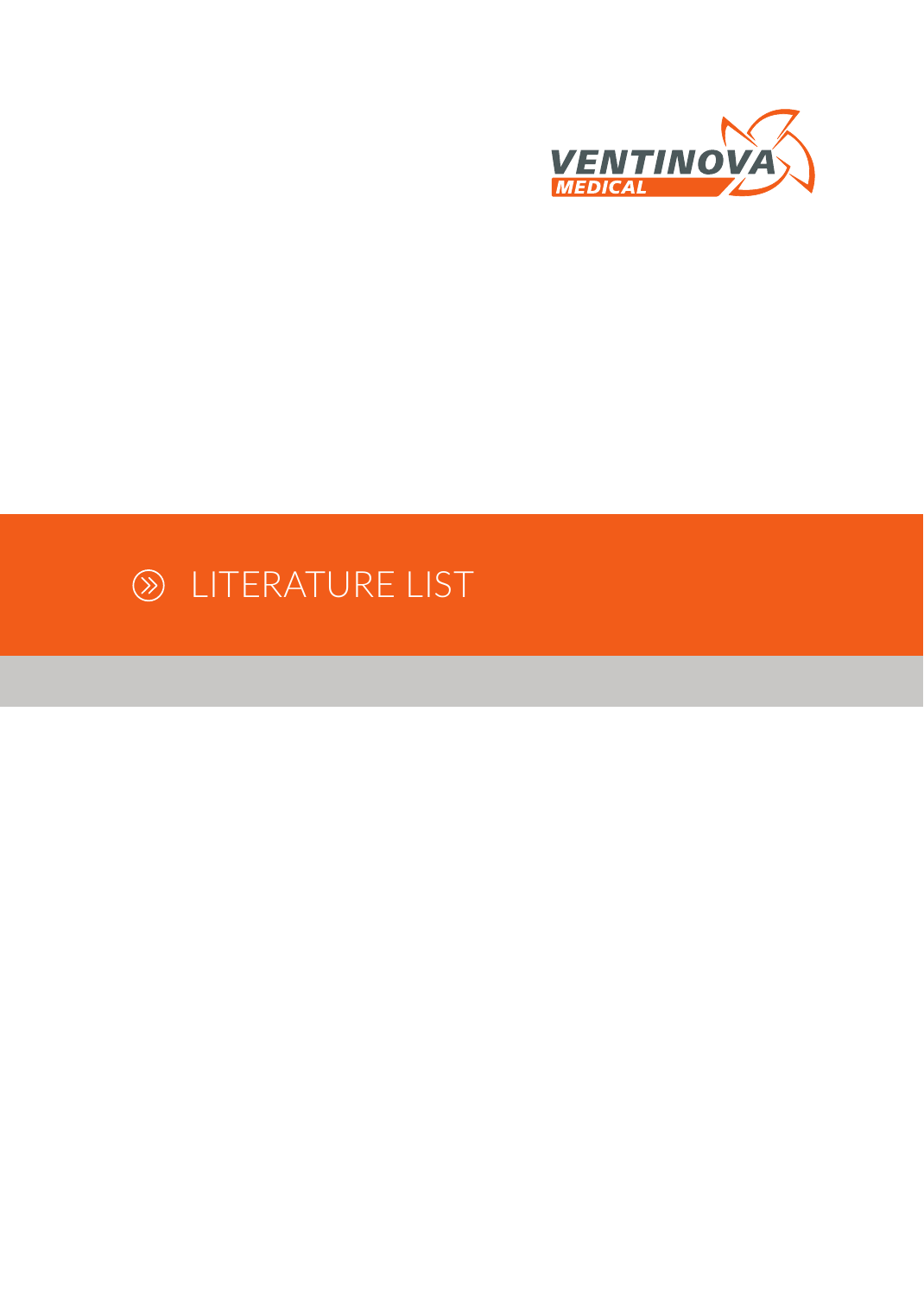# **CONTENTS**

| <b>PREFACE</b> |                                                     |                          |
|----------------|-----------------------------------------------------|--------------------------|
| $\mathbf 1$    | FCV <sup>®</sup> BY EVONE® - VENTILATION EFFECTS    | 5                        |
|                | 1.1 LUNG-HEALTHY SUBJECTS                           | 5                        |
|                | · 1.1.1 Clinical data                               | 5                        |
|                | • 1.1.2 Preclinical data                            | 5                        |
|                | 1.2 ARDS                                            | 6                        |
|                | · 1.2.1 Clinical data                               | 6                        |
|                | • 1.2.2 Preclinical data                            | 8                        |
|                | 1.3 CARDIAC SURGERY                                 | 9                        |
|                | • 1.3.1 Clinical data                               | 9                        |
|                | 1.4 ONE-LUNG VENTILATION                            | 10                       |
|                | • 1.4.1 Clinical data                               | 10                       |
|                | • 1.4.2 Preclinical data                            | 10                       |
|                | 1.5 OBESE PATIENTS                                  | 11                       |
|                | $\bullet$ 1.5.1 Clinical data                       | 11                       |
|                | 1.6 EX-VIVO LUNG PERFUSION                          | 12                       |
|                | • 1.6.1 Preclinical data                            | 12                       |
|                | 1.7 REVIEW ARTICLES AND LETTERS                     | 12                       |
|                | • 1.7.1 History and application of FCV®             | 12                       |
|                | • 1.7.2 Lung-protective potential of FCV®           | 12                       |
| $\overline{2}$ | FCV® BY EVONE® - SMALL LUMEN VENTILATION (TRITUBE®) | 14                       |
|                | 2.1 UPPER AIRWAY SURGERY                            | 14                       |
|                | • 2.1.1 Clinical studies                            | 14                       |
|                | • 2.1.2 Clinical cases                              | 15                       |
|                |                                                     | $\overline{\phantom{0}}$ |

2.2 TRACHEOSTOMY 18 • 2.2.1 Clinical data 18

| 2.3 REVIEW ARTICLES |
|---------------------|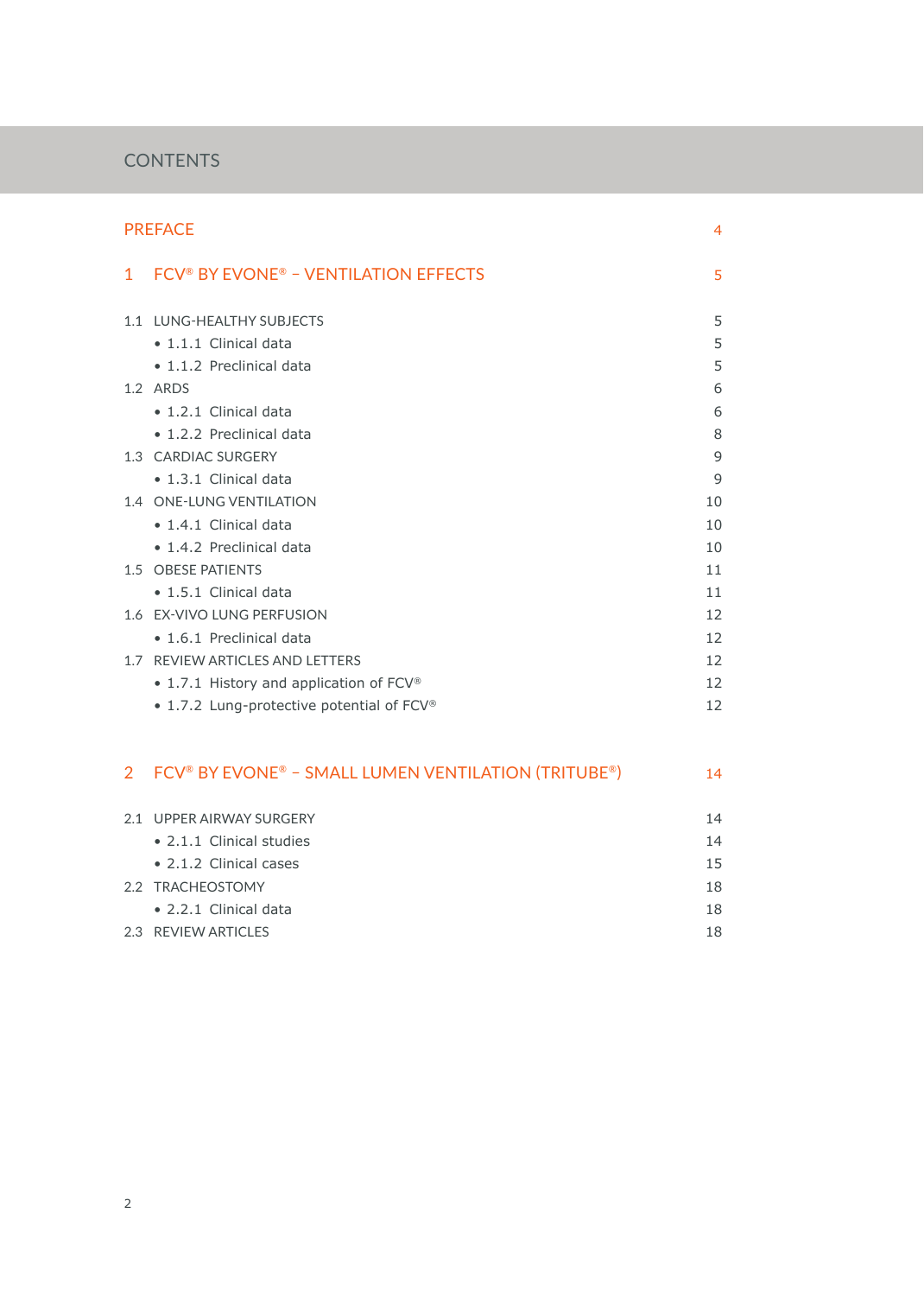| 3 | <b>EVA® BY VENTRAIN®</b>                     | 20 |
|---|----------------------------------------------|----|
|   | 3.1 REVIEW ARTICLES                          | 20 |
|   | 3.2 SMALL LUMEN VENTILATION                  | 21 |
|   | • 3.2.1 Clinical data - Upper airway surgery | 21 |
|   | • 3.2.2 Preclinical data                     | 23 |
|   | 3.3 EMERGENCY                                | 24 |
|   | • 3.3.1 Clinical data                        | 24 |
|   | • 3.3.2 Preclinical data                     | 25 |
|   | 3.4 PEDIATRIC VENTILATION                    | 27 |
|   | • 3.4.1 Clinical data                        | 27 |
|   | 3.5 ONE LUNG VENTILATION                     | 27 |
|   | • 3.5.1 Clinical data                        | 27 |
|   | 3.6 TECHNOLOGY DEVELOPMENT                   | 28 |

# 4 HANDBOOKS 31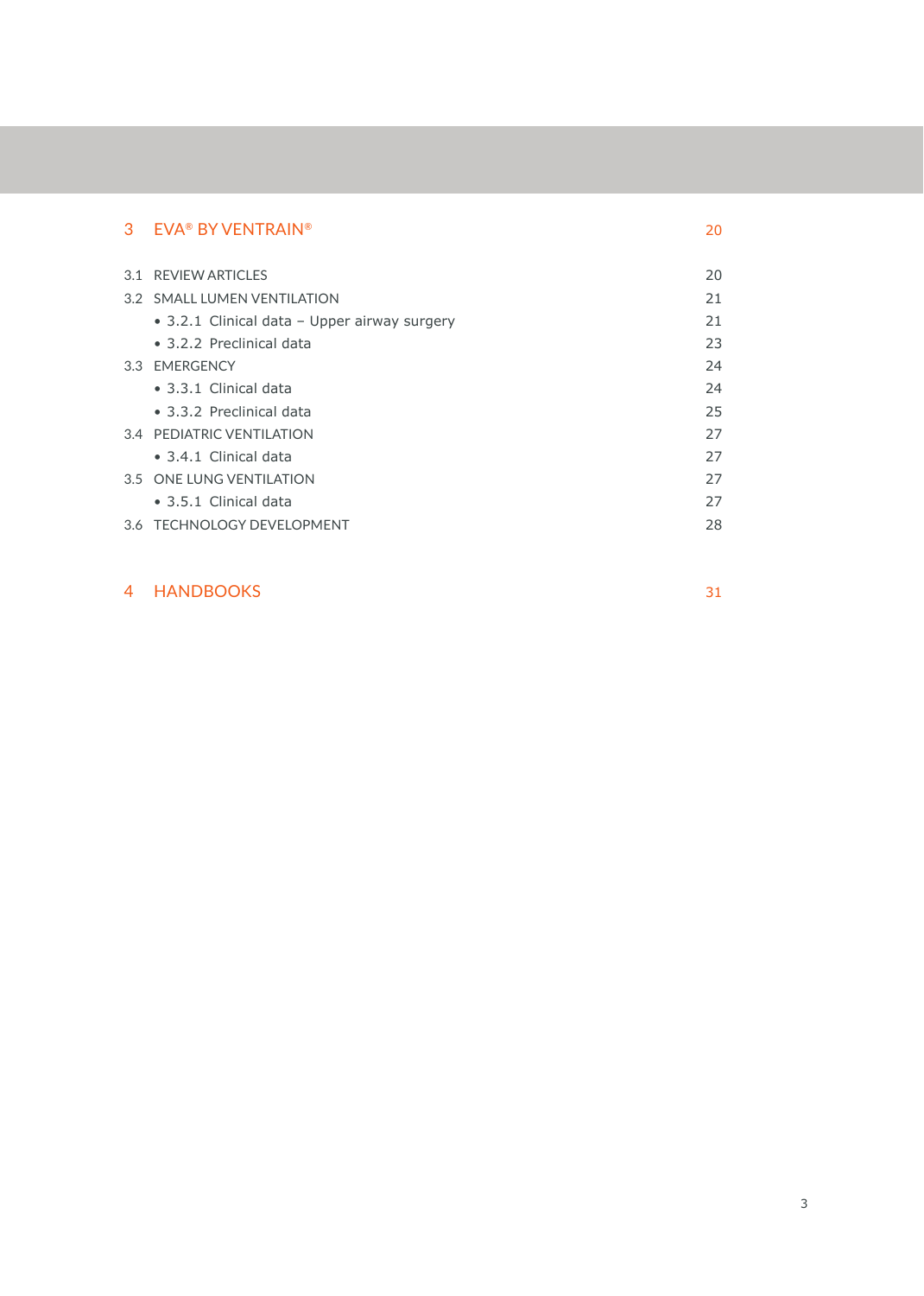# PREFACE

**Publications regarding Ventinova Medical's concepts and products are increasing. This list comprises published literature on clinical use, preclinical validation and technological development.** 

Specific features of FCV® and EVA® described are indicated:









Higher Efficiency

Lower Energy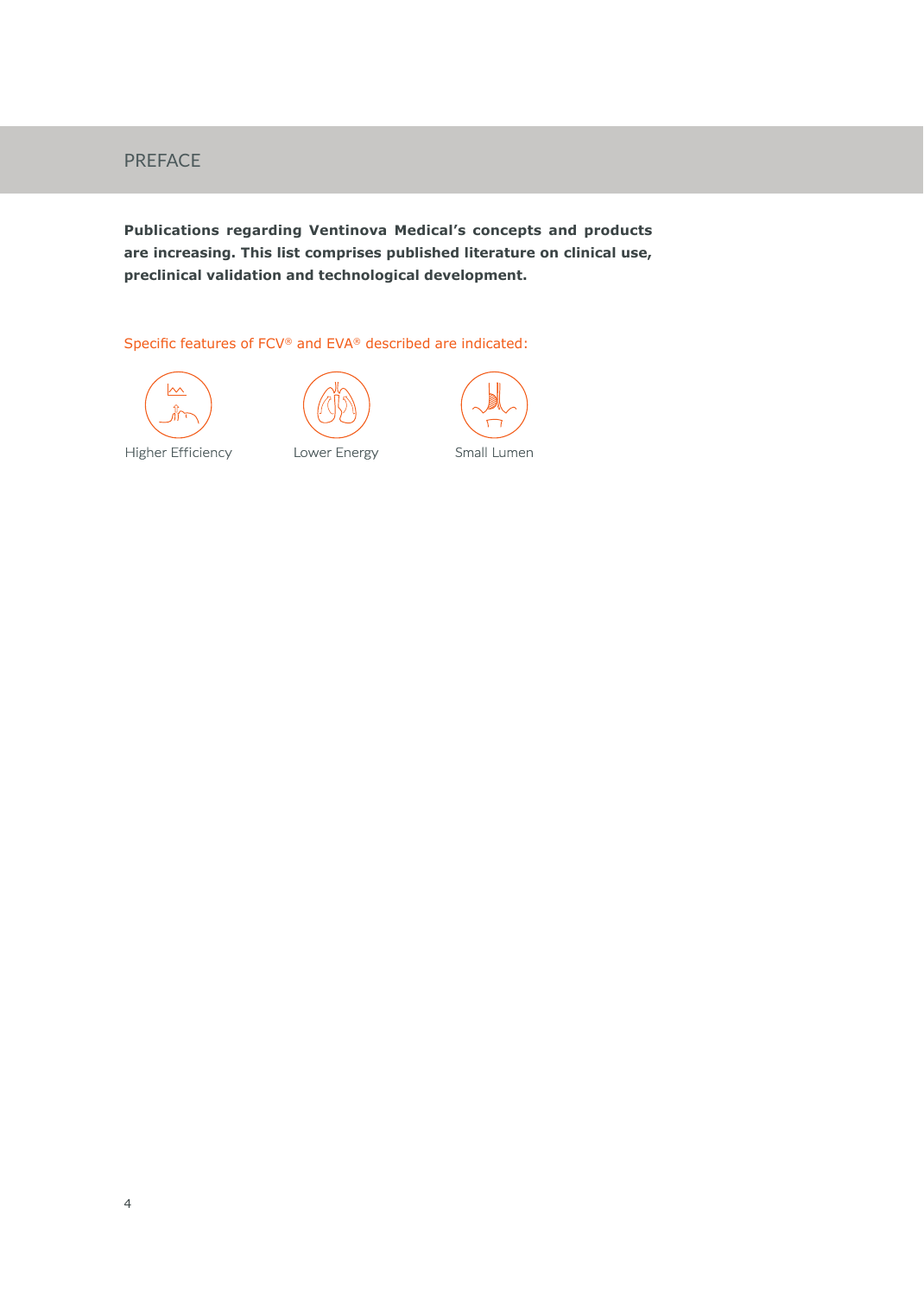1

 $\sim$ 

 $\sim$ 

 $\sim$ 

# 1.1 LUNG-HEALTHY SUBJECTS

# **• 1.1.1 Clinical data**

# **Weber et al., Acta Anaesthesiol Scand. 2019**

The workgroup of Prof. Schumann performed a crossover randomized controlled trial in lung-healthy patients comparing FCV® to VCV. They revealed a higher efficiency of ventilation when using FCV®, even after short-term application. With similar ventilation settings,  $FCV<sup>®</sup>$  resulted in a 9% higher arterial oxygenation and 5% lower arterial CO<sub>2</sub> concentration (P<0.001). The mean tracheal pressure was higher during FCV® (+10 %; P<0.001), with comparable tidal volumes, inspiratory plateau pressure and end-expiratory pressure. This study indicates that FCV® shows potential benefits to allow lung protective ventilation. *Weber J, Schmidt J, Straka L, Wirth S, Schumann S. Flow-controlled ventilation improves gas exchange in lung-healthy patients – a randomised interventional cross-over study. Acta Anaesthesiol Scand. 2019;00:1–8*

# **Sebrechts et al., Eur J Anaesthesiol. 2021**

In this randomized cross-over pilot study, FCV® was compared to VCV in eight lung-healthy patients for 15 minutes of ventilation. Upon baseline ventilation with VCV, patients were either ventilated with FCV® followed by VCV, or the other way round. Ventilation settings were chosen to be comparable between FCV® and VCV, and recruitment maneuvers were performed before changing between modes. All patients were adequately ventilated, with respiratory and hemodynamic parameter within normal range. While no significant difference in arterial oxygenation was detected, the authors report an improved CO<sub>2</sub> removal during FCV® while using a comparable minute volume, indicating a higher ventilation efficiency. Furthermore, they state that recruitment maneuvers may have masked intrinsic differences between the ventilation modes, and that more data in larger patient groups is needed to evaluate the effects of FCV® compared to VCV.

*Sebrechts T, Morrison SG, Schepens T, Saldien V. Flow-controlled ventilation with the Evone ventilator and Tritube versus volume-controlled ventilation. Eur J Anaesthesiol. 2021 Feb 1;38(2):209-211. doi: 10.1097/ EJA.0000000000001326*

# **• 1.1.2 Preclinical data**

# **Spraider et al., Crit Care 2020**

In a randomized porcine study, Spraider and colleagues demonstrated that FCV® significantly improved gas exchange and maintained better lung aeration during 10 hours of ventilation, as compared to pressure controlled ventilation (PCV). Ventilation settings for FCV® were individually optimized through compliance-guided pressure settings, while PCV settings were chosen according to the standard of care for lung-protective ventilation. Results showed a significantly better oxygenation in the  $FCV^{\otimes}$  group (+24%, P=0.0097) while requiring a 53% lower minute volume (P <0.0001) to achieve normocapnia. Furthermore, in pigs ventilated with FCV® the fraction of non-aerated lung tissue including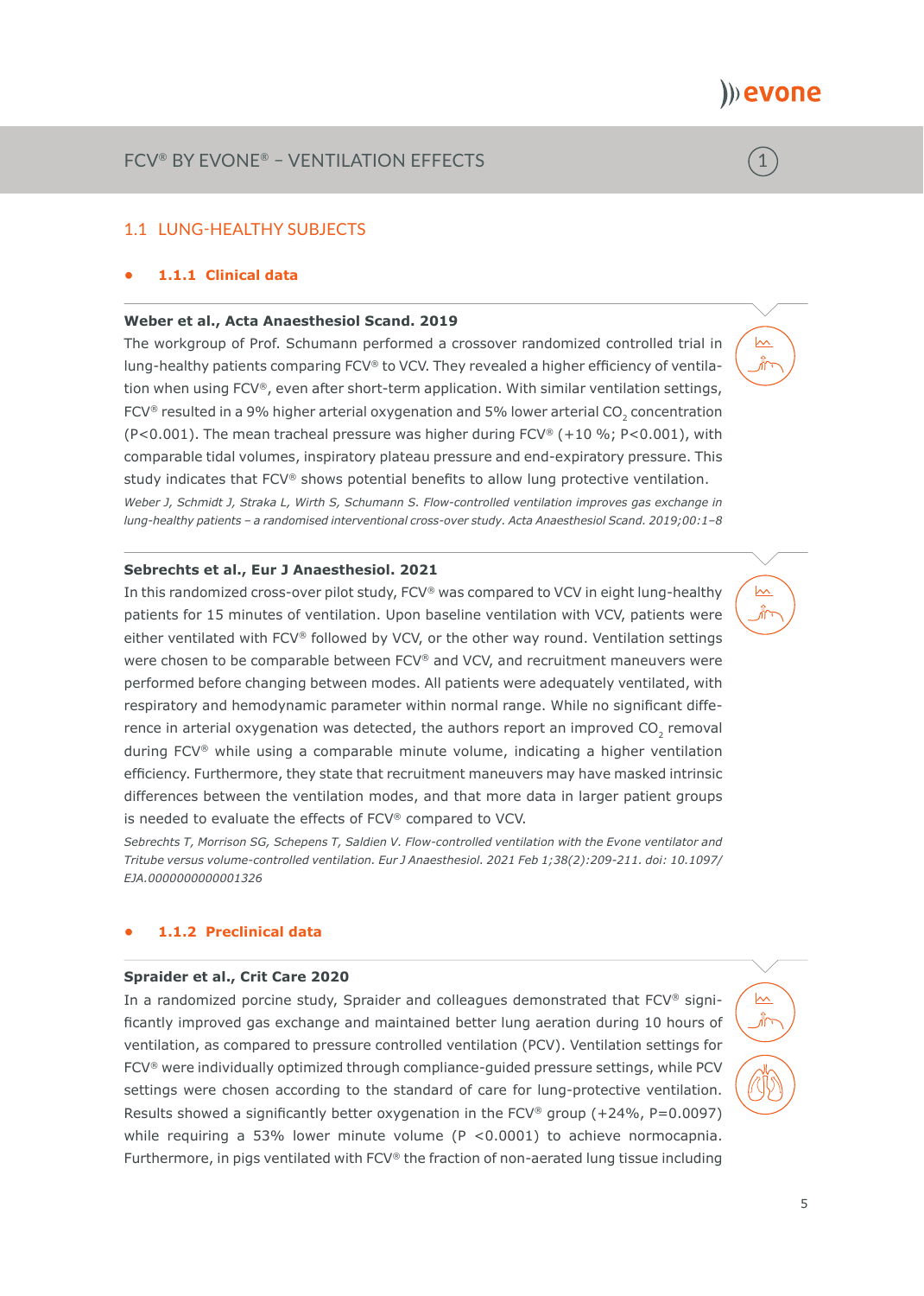atelectatic areas was reduced by  $27\%$  (P=0.032), with use of lower PEEP and comparable driving pressure, indicating an improved lung recruitment. This study demonstrates the applicability of compliance-guided individualization of FCV® settings, allowing the optimization of ventilation based on the precise measurement of dynamic lung mechanics.

*Spraider P, Martini J, Abram J, Putzer G, Glodny B, Hell T, Barnes T, Enk D. Individualized flow-controlled ventilation compared to best clinical practice pressure controlled ventilation: a prospective randomized porcine study. Crit Care 2020 Nov 25;24(1):662. doi: 10.1186/s13054-020-03325-3*

### **Schmidt et al. Eur J Anaesthesiol. 2018**

The workgroup of Prof. Schumann was the first to execute a comparative study, evaluating a commonly applied VCV protocol with FCV® mode by Evone®. This study in healthy pigs shows that FCV® improves lung aeration via elevated mean tracheal pressure and consequently improves arterial oxygenation  $(+10\%, P=0.002)$  at unaltered positive endexpiratory pressure (PEEP) and peak inspiratory pressure (PIP), while using a lower minute volume (-21%, P=0.04). Moreover, these findings suggest the  $FCV^{\otimes}$  mode provided by Evone® is a new approach for protective lung ventilation.

 $\sim$ Ж

∣∧∧

*Schmidt J, Wenzel C, Mahn M, Spassov S, Schmitz HC, Borgmann S, Lin Z, Haberstroh J, Meckel S, Eiden S, Wirth S, Buerkle H, Schumann S. Improved lung recruitment and oxygenation during mandatory ventilation with a new expiratory ventilation assistance device: A controlled interventional trial in healthy pigs. Eur J Anaesthesiol. 2018 Oct;35(10):736-744*

# 1.2 ARDS

# **• 1.2.1 Clinical data**

# **Grassetto et al., presentation ESAIC 2022**

In this pilot study Dr. Grassetto and colleagues aimed to investigate their hypothesis that FCV® may reduce mechanical power and increase ventilatory efficiency in COVID-19 patients developing refractory hypoxemia despite optimization of conventional volumetargeted ventilation (controlled mechanical ventilation, CMV) and prone positioning. Seven ICU patients with ARDS secondary to COVID-19 (P/F ratio <150 mmHg) were included. Measurements of respiratory variables were obtained during CMV prior to switching to FCV<sup>®</sup> (CMV1), after fours hours of FCV<sup>®</sup>, and after four hours upon resuming CMV (CMV2). During FCV®, the decreased inspiratory flow was associated with an overall decreased respiratory rate and minute ventilation in comparison with CMV. During FCV®, despite similar driving pressure and compliance, the mechanical power was overall lower. Moreover, the authors observed an overall lower ventilatory ratio during FCV® compared to CMV. In conclusion, these findings suggest that FCV® may reduce mechanical power and increase ventilatory efficiency in patients who remain severely hypoxemic upon optimization of CMV.

*Grassetto A, Pettenuzzo T, Badii F, Carlon R, Sella N, Navalesi P. Mechanical power and ventilatory efficiency during flow-controlled ventilation in severe COVID-19 ARDS. Poster 11AP03-10, presented at ESAIC 2022*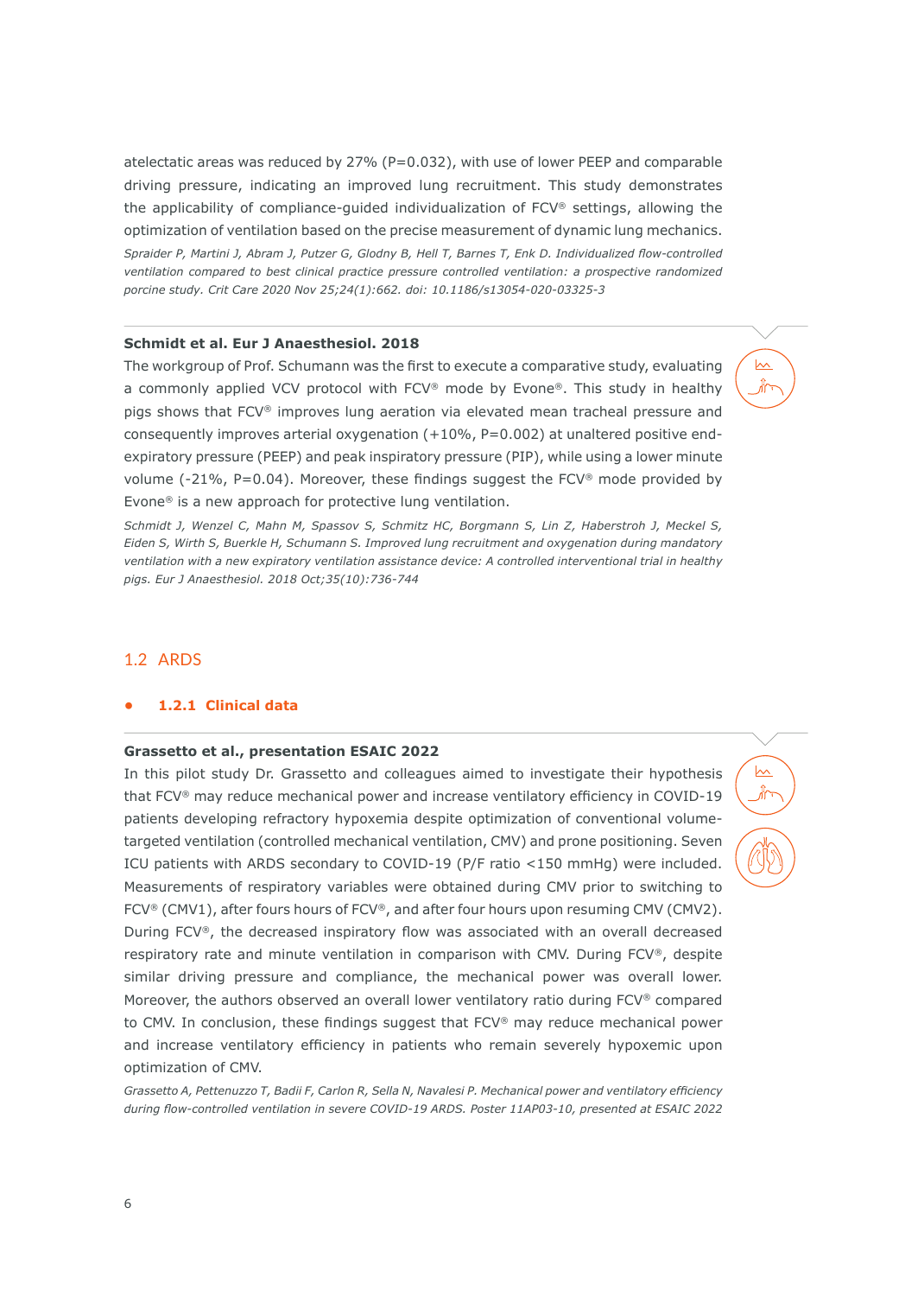# **Van Dessel et al., Intensive Care Med Exp.**

This study represents the first prospective crossover trial in 11 patients with moderate ARDS from Covid-19, with the aim to compare the ventilatory efficiency of FCV® to VCV. Patients received a ventilation sequence of PCV (baseline), followed by 30 minutes FCV® and VCV. Ventilation settings were aimed to be kept comparable between the ventilation modes. With similar arterial CO<sub>2</sub> values, the applied minute volume was significantly lower (16%) in FCV® compared to VCV (6.6 L/min vs VCV 7.9 L/min; P<0.001), indicating a higher ventilation efficiency with FCV®.

*Van Dessel E, De Meyer GR, Morrison S, Jorens PG, Schepens T. Ventilatory efficiency is improved during flow-controlled ventilation in ARDS. Intensive Care Med Exp. 2020,9(1):001167*

# **Bergold et al., Presentation WAMM 2019**

Dr. Bergold and colleagues present the first application of FCV® to a 22-year old patient with traumatic brain injury and chest trauma who was admitted to the ICU with severe acute respiratory distress syndrome (ARDS; P/F ratio 49 mmHg). As ventilation parameters did not improve with volume controlled ventilation and continuous lateral rotational therapy, and extracorporeal membrane oxygenation was contraindicated, FCV® ventilation using Evone was considered as last alternative treatment option. FCV® was individually optimized based on the patient's respiratory system compliance, and led to a significant improved lung condition within a few hours (P/F ratio 177, 270 and 397 mmHg after 1, 12 and 24 hours, respectively). After 77 hours of FCV® ventilation the patient could enter a weaning procedure. He was discharged to a rehabilitation facility two weeks later in a favorable neurological condition.

*Bergold M, Otterburg T, Woitzik J, Byhahn C. Flow-controlled ventilation – a novel approach to treating severe acute respiratory distress syndrome. Abstract presented at WAMM 2019*

# **Spraider et al., BMC Anesthesiol. 2021**

In this case report, Spraider et al. describe for the first time the ventilation of a Covid-19 ARDS patient with severely compromised lung function using FCV® by Evone®. Compared to best standard of care pressure-controlled ventilation (PCV), FCV® quickly led to an increase of the oxygenation index by 30%, and subsequently allowed the reduction of invasiveness of ventilation by applying a compliance-guided optimization approach. However, when further optimization became limited by the severe extent of lung damage and the patient's condition deteriorated, it was decided to switch back to PCV with highly invasive pressure settings. This publication elucidated the possibilities of a personalized ventilation approach uniquely offered by Evone®, and at the same time describes its potential restrictions in the presence of massively compromised lung tissue.

*Spraider P, Putzer G, Breitkopf R, Abram J, Mathis S, Glodny B, Martini J. A case report of individualized ventilation in a COVID-19 patient – new possibilities and caveats to consider with flow-controlled ventilation. BMC Anesthesiol 2021. 21, 145. https://doi.org/10.1186/s12871-021-01365-y*

#### **Piwowarczyk et al., presentation ESAIC 2022**

This is the first case report describing the successful use of FCV® for weaning from extracorporeal membrane oxygenation (ECMO) therapy. A 24-year-old parturient without comorbidities was admitted to the hospital for initiation of veno-venous ECMO due to



 $\sim$ 

# )) evone

 $\sim$ 

 $\sim$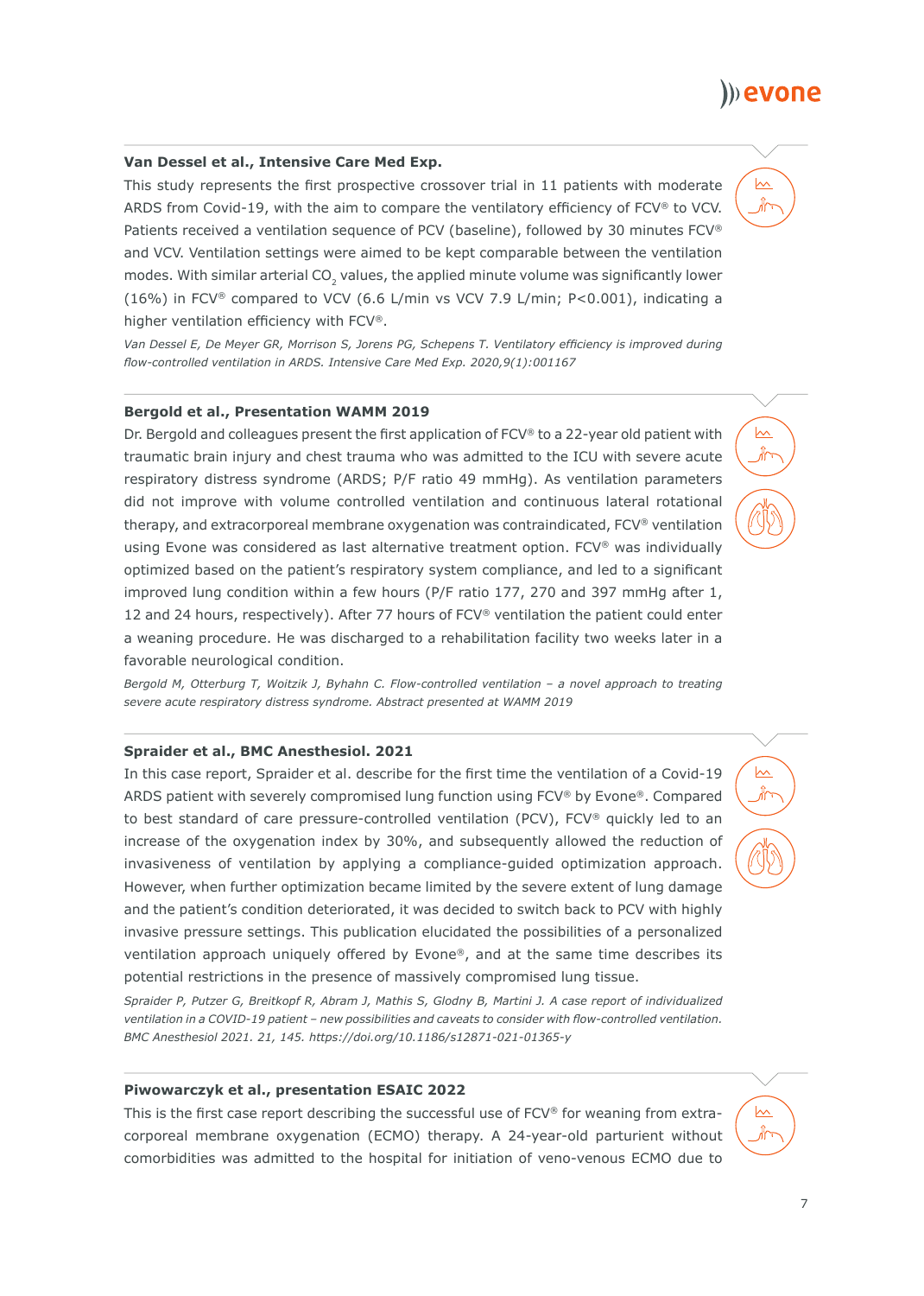critical course of COVID-19. Mechanical ventilation was started on the day of caesarian section and ECMO two days later. Initially, ultraprotective ventilation with proning was applied. Daily ECMO weaning trials using pressure-released VCV mode and PEEP titration failed. On the 9th day of ECMO, FCV® was initiated (FiO<sub>2</sub> 0,6; Inspiration Flow 14 L/min; I:E ratio 1:1,1; Peak 28 mbar; EEP 9 mbar). PaO<sub>2</sub>/FiO<sub>2</sub> increased from 96 to 154 and pCO<sub>2</sub> decreased from 63 to 44 mmHg. At 12th day ECMO therapy could be terminated under FCV®. Static compliance of the lungs increased from 13 ml/cm H<sub>2</sub>O to 28 ml/cm H<sub>2</sub>O. This case report shows that FCV® may be an effective method to improve ventilation parameters in patients undergoing ECMO, thereby shortening the duration of ECMO therapy. *Piwowarczyk P, Bialka S, Pituch-Sala K, Borys M, Palaczynski P, Czuczwar M. Flow controlled ventilation as a novel useful strategy in weaning from extracorporeal membrane oxygenation therapy in critical course of COVID-19 in parturient – case presentation. Poster 09AP02-06, presented at ESAIC 2022*

#### **• 1.2.2 Preclinical data**

# **Schmidt et al., Crit Care Med. 2020**

This randomized controlled study by the workgroup of Prof. Schumann demonstrates an increased ventilation efficiency and lung protective effects by FCV® compared to VCV in an experimental model of acute respiratory distress syndrome (ARDS). With similar PEEP, peak pressures, tidal volumes and respiratory rates FCV® significantly improved oxygenation (PaO<sub>2</sub> +47%, P=0.035), while using a 26% lower minute volume (P<0.001). In the dependent lung parts FCV® resulted in more normally aerated lung tissue (24% vs 10%;  $P=0.004$ ) and less non-aerated lung tissue (23% vs 38%;  $P=0.033$ ) as compared to VCV. Furthermore, lung damage was reduced by FCV® as shown by the presence of thinner alveolar walls (5.5 μm vs 7.8 μm; P<0.001), a reduced amount of infiltrating inflammatory cells (20/field vs 32/field; P<0.001), and a higher concentration of surfactant protein A in the bronchoalveolar lavage fluid  $(1.1 \text{ vs } 1.0; \text{ P} = 0.039)$ . The authors state that they feel confident that their results 'provide evidence for an attenuated lung injury after FCV®.' Further correspondence regarding this study by Prof. Enk and colleagues elaborates on pressure measurements during FCV® and the respective calculation of respiratory system compliance.

 $\sim$ 

*Schmidt J, Wenzel C, Spassov S, Borgmann S, Lin Z, Wollborn J, Weber J, Haberstroh J, Meckel S, Eiden S, Wirth S, Schumann S. Flow-Controlled Ventilation Attenuates Lung Injury in a Porcine Model of Acute Respiratory Distress Syndrome: A Preclinical Randomized Controlled Study. Crit Care Med 2020; 48:e241–e248*

*Commented by Enk D, Spraider P, Abram J, Barnes T. Pressure Measurements in Flow-Controlled Ventilation. Crit Care Med. 2020 Dec;48(12):e1359-e1360. doi: 10.1097/CCM.0000000000004561. PMID: 33255124. Response by J. Schmidt, S. Schumann. The authors reply. Crit Care Med. 2020 Dec;48(12):e1360-e1361. doi: 10.1097/CCM.0000000000004653. PMID: 33255125*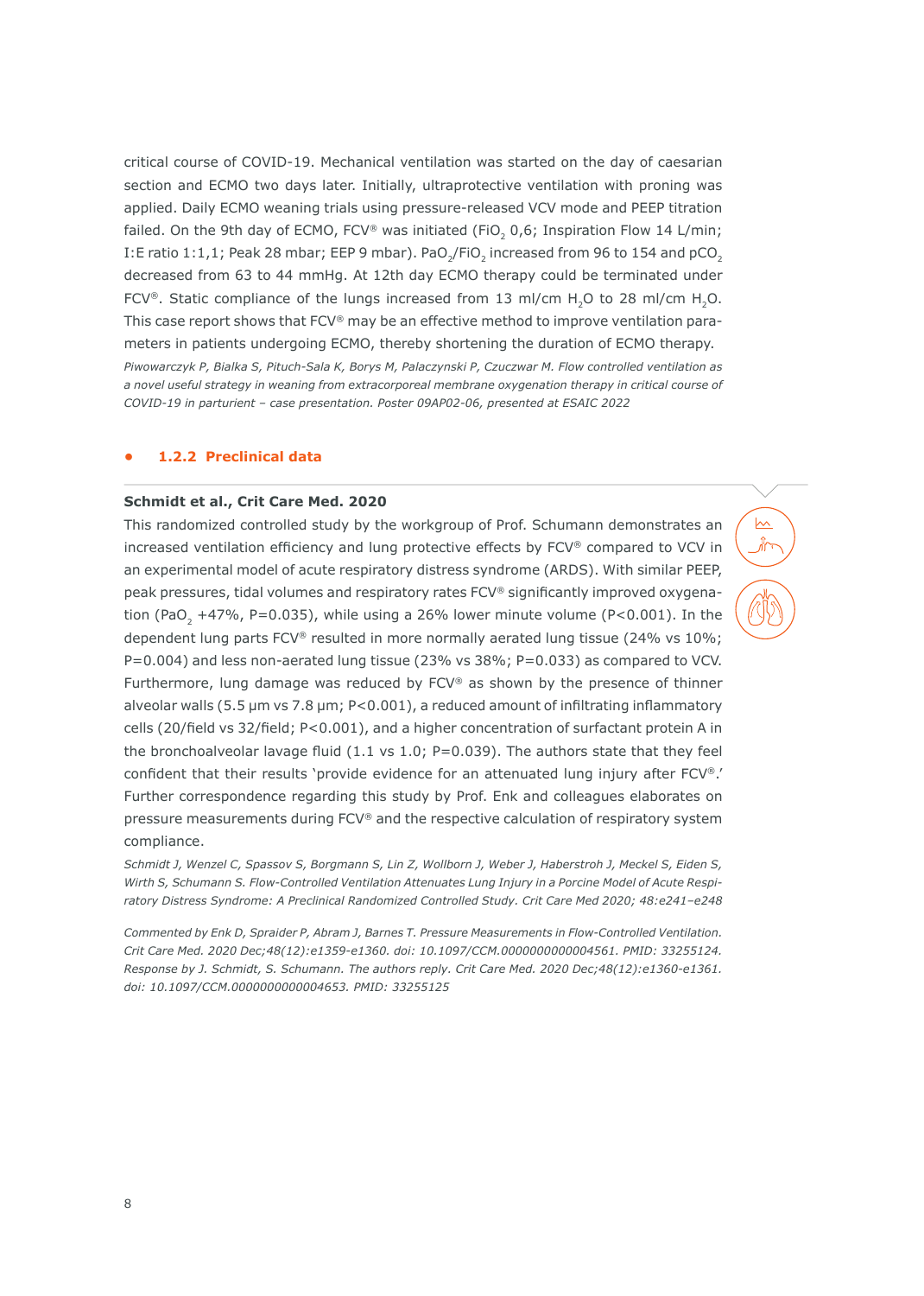

 $\sim$ 

# 1.3 CARDIAC SURGERY

# **• 1.3.1 Clinical data**

### **Wichelhaus et al., presentation ESAIC 2022**

The presented data contains preliminary results of an ongoing, explorative, ancillary study integrated with the randomized controlled trial FLOWVENTIN HEARTSURG (see *Becker, S et al. Eur J Anaesthesiol 2021; 38(e-S 59):127*). The aim of this sub study is to assess the effect of individualized FCV® versus best clinical practice PCV on perioperative lung aeration in patients undergoing on-pump cardiac surgery by using electrical impedance tomography (EIT). EIT-data is recorded on six serial perioperative times. The percentage of aeration win and loss compared to baseline measurements was analyzed in 60 consecutive patients ( $n = 30$  per group). Results show that preoperative median aeration win was higher and mean aeration loss lower in FCV® compared to PCV after onset of ventilation. However, group differences waned and aeration loss deteriorated in both groups during the postoperative period, respectively. Consequently, higher mean postoperative oxygenation indices measured in the FCV® group possibly not result from a sustained improvement of postoperative lung aeration, and thus deserve further analysis.

*Wichelhaus LM, Kurz CT, Poepping J, Timmesfeld N, Zahn PK, Becker s. Flow-controlled versus pressurecontrolled ventilation in on-pump cardiac surgery procedures: An explorative study on perioperative lung aeration based on Electrical Impedance Tomography data. Poster 07AP01-02, presented at ESAIC 2022*

#### **Spraider et al., presentation ESAIC 2022**

The presented data contains results of a sub study of a randomized controlled trial comparing individualized FCV® to best-practice PCV during cardiac surgery with cardiopulmonary bypass. The authors hypothesized that the functionally available lung tissue within the limits of individual lung mechanic, which is efficiently aerated upon compliance-based optimization of FCV®, may differ between male and female patients. In 24 patients randomized to receive FCV® (female:  $n = 6$ ; male:  $n = 18$ ), sex related differences in respiratory parameters were analyzed. Whereas PEEP and peak pressure settings were comparable upon titration, the resulting tidal volume was significantly (15%) lower in female patients, reflected by a significantly lower compliance. Gas exchange parameters were comparable in either gender. These findings may indicate that the functionally available lung volume in women is lower, and use of the predicted body weight (PBW) - as suggested in common guidelines - does not adequately comply with sex related differences. This would support the use of a personalized ventilation strategy with FCV®, which is based on the actual mechanic properties of the individual patient.

*Spraider P, Abram J, Putzer G, Wagner J, Hell T, Martini J. Gender differences in applied tidal volume with compliance titrated flow-controlled ventilation during cardiac surgery. – a subgroup analysis of a randomized controlled trial. Poster 07AP01-11, presented at ESAIC 2022*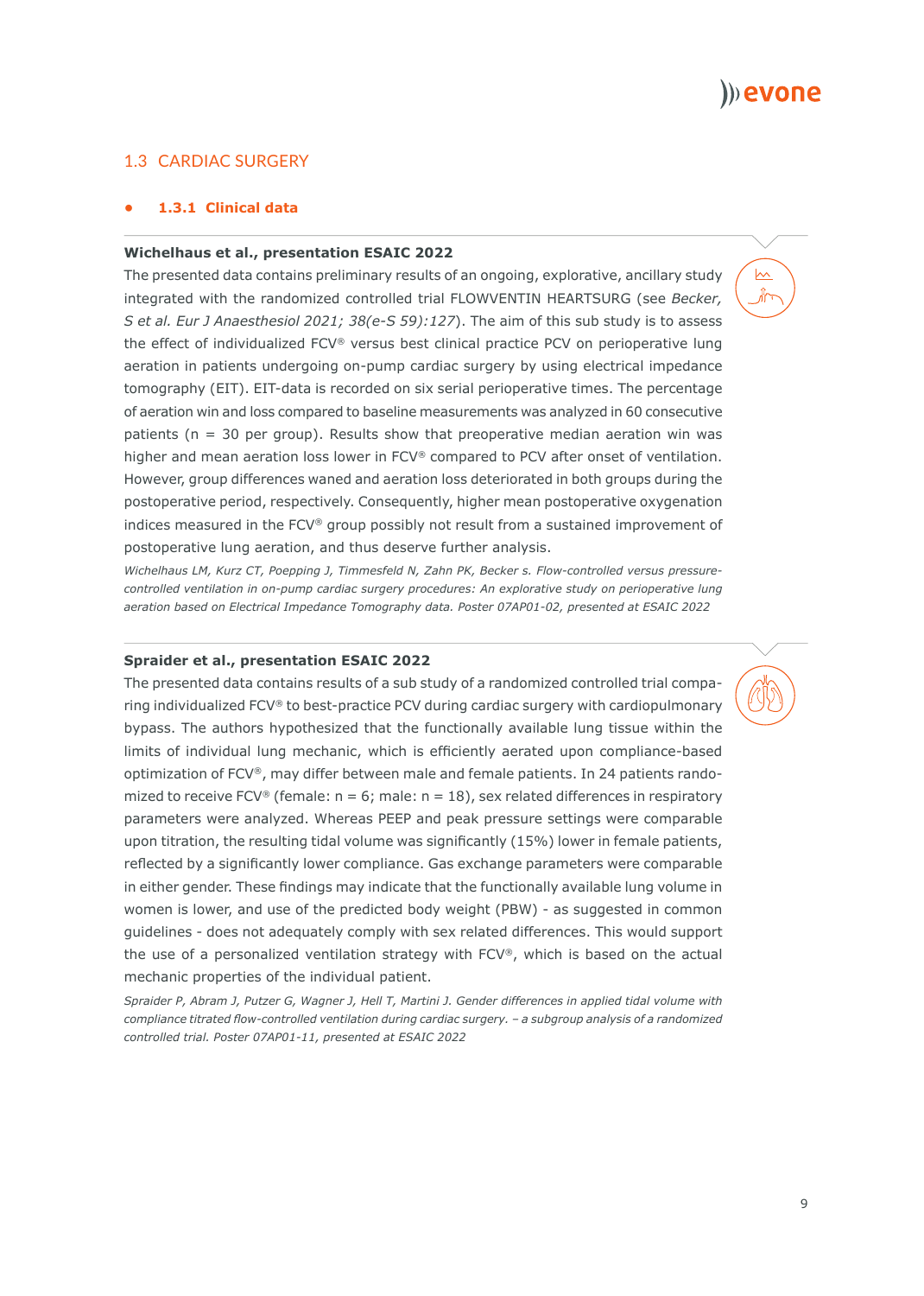# 1.4 ONE-LUNG VENTILATION

# **• 1.4.1 Clinical data**

#### **Abram et al., presentation ESAIC 2022**

This randomized controlled trial is the first to investigate the effect of individually optimized FCV® compared to best clinical practice PCV on gas exchange during one-lung ventilation (OLV). In total 46 patients were randomized to receive FCV® or PCV for the duration of general anesthesia. The primary outcome parameter PaO<sub>2</sub>/FiO<sub>2</sub> was significantly higher in the FCV® group (n = 21) compared to control (n = 22) (187 vs 136; p=0.047) after 30 minutes of initiation of OLV. Additionally, the required respiratory minute volume (MV) to obtain similar paCO<sub>2</sub> levels was significantly lower in FCV® (3.0 vs 4.5 L/min; p<0.001), reflecting improved CO<sub>2</sub> removal. Thus, in this study  $FCV^®$  was found to be superior to current standard pressure-controlled ventilation after 30 minutes of OLV in terms of oxygenation and CO<sub>2</sub> removal, indicating a higher ventilation efficiency.

*Abram J, Spraider P, Putzer G, Dejaco H, Velik-Salchner C, Martini J. Flow-controlled ventilation in thoracic surgery requiring one-lung ventilation – a randomized, controlled, single-center trial. Poster 07AP05-03, presented at ESAIC 2022*

# **• 1.4.2 Preclinical data**

# **Wittenstein et al., Intensive Care Med Exp. 2020**

This is the first study reporting the use of FCV® during one lung ventilation (OLV) in a clinically relevant model of thoracic surgery. The authors compared the effects of FCV® versus conventional VCV during OLV in normo- and hypovolemic pigs. While there was no measurable effect on oxygenation, FCV® allowed ventilation with higher efficiency during normovolemia, as a significantly lower minute volume could be applied. Furthermore, during FCV® the mechanical power applied to the porcine lungs was reduced, which might potentially lower the risk of postoperative pulmonary complications. Further correspondence on this publication by Prof. Enk and colleagues elaborates on critical aspects that should be considered when comparing dynamic compliance measurement during FCV® with conventional ventilation strategies.

 $\sim$ 

*Wittenstein J, Scharffenberg M, Ran X, Keller D, Michler P, Tauer S, Theilen R, Kiss T, Bluth T, Koch T, Gama de Abreu M, Huhle R. Comparative effects of flow vs. volume-controlled one-lung ventilation on gas exchange and respiratory system mechanics in pigs. Intensive Care Med Exp. 2020 Dec 18;8(Suppl 1):24. doi: 10.1186/s40635-020-00308-0*

*Commented by Enk D, Abram J, Spraider P, Barnes T. Dynamic compliance in flow-controlled ventilation. Intensive Care Med Exp. 2021 May 31;9(1):26. doi: 10.1186/s40635-021-00392-w. PMID: 34056674; PMCID: PMC8164913*

### **Diaper et al., presentation ESAIC 2022**

This porcine study aimed to compare the effects of FCV® compared to pressure-regulated volume control ventilation (PRVC) on lung aeration, gas exchange and hemodynamics during one-lung ventilation (OLV). Ten pigs ( $n = 5$  per group) were randomly assigned to FCV<sup>®</sup> or PRVC treatment and ventilated with comparable PEEP, respiratory frequency, and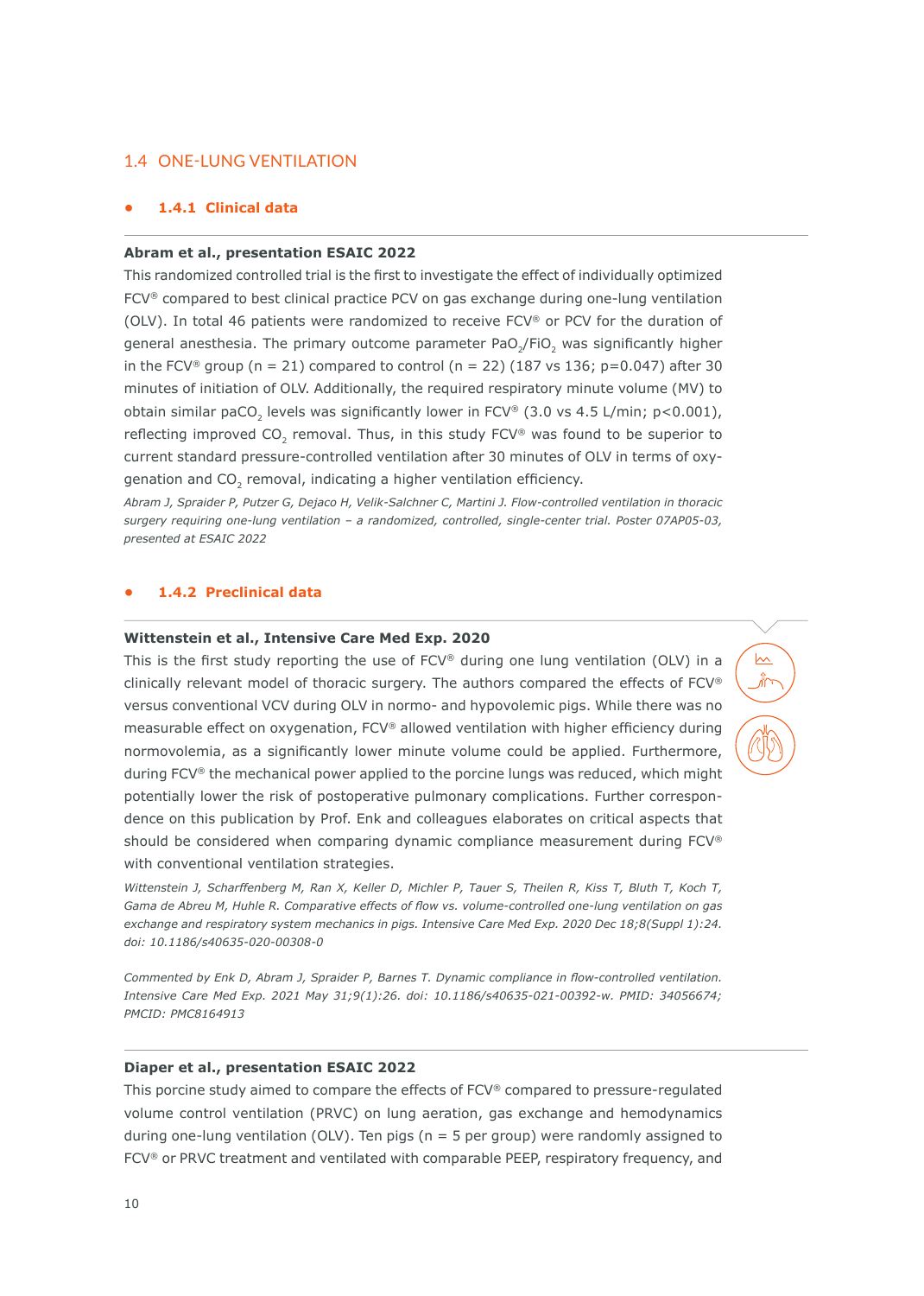

tidal volumes during both two-lung and one-lung ventilation. Respiratory and hemodynamic parameters, as well as measurement of lung aeration using electric impedance tomography (EIT) were assessed at baseline and one hour after either FCV® or PRVC applied during OLV. The sequence was subsequently repeated in a crossover design. OLV led to a decrease in PaO<sub>2</sub> under both FCV® and PRVC, while an increase of PaCO<sub>2</sub> was only noted under PRVC ( $p < 0.001$ ) compared to whole lung ventilation. EIT demonstrated significant ventilation redistribution by the increased aeration of dependent and non-dependent regions during OLV with both modalities ( $p < 0.05$  for all) in a similar manner, while PIP was significantly lower under FCV® ( $p < 0.001$ ). Ventilating one lung with FCV® led to better gas exchange with higher PaO<sub>2</sub> and SvO<sub>2</sub> and lower PaCO<sub>2</sub> than with PRVC (170.6 $\pm$ 15.8 vs 154.1±13.4 mmHg, 78.7± 5.0% vs 73.1±4.2% and 43.5±6.3 vs 52.6±11.7 mmHg, respectively; p<0.05). Hemodynamic parameters remained constant with both ventilation modalities and under OLV. The authors conclude that improved lung aeration and gas exchange was evidenced in FCV® during one-lung ventilation at lower airway pressure than with PRVC. They further suggest that FCV® may be considered a protective ventilation modality during one-lung ventilation.

*Diaper J, Schranc A, Habre W, Albu G. Flow-controlled ventilation improved gas exchange during one-lung ventilation: a randomized experimental cross over study. Poster 07AP05-08, presented at ESAIC 2022*

# 1.5 OBESE PATIENTS

# **• 1.5.1 Clinical data**

#### **Weber et al., BMC Anesthesiol. 2020**

The workgroup of Prof. Schumann published the first randomized controlled trial on the effect of FCV® during ventilation of obese and morbidly obese patients undergoing elective bariatric surgery. 23 patients were ventilated in a crossover design for seven minutes with FCV® and VCV. Even after this short application of FCV®, notable differences could be detected: With comparable respiratory variables, FCV® improved lung recruitment, as demonstrated by a significantly reduced intraoperative loss of both end-expiratory lung volume (ΔEELV) and mean lung volume (ΔMLV) as compared to VCV (ΔEELV: FCV -126 ±207 ml; VCV -316 ±254 ml; p<0.001; ΔMLV: FCV: -108.2 ±198.6 ml; VCV -315.8  $\pm$ 252.1 ml; p<0.001). These effects might be partially attributed to the increased mean tracheal pressure caused by the linearized pressure decline during FCV®. The authors conclude that 'the recruitment effect (…) and the elevated Pmean during FCV® may help prevent atelectasis and hypoxemia during mechanical ventilation in obese patients.'

*Weber J, Straka L, Borgmann S, Schmidt J, Wirth S, Schumann S. Flow-controlled ventilation (FCV) improves regional ventilation in obese patients – a randomized controlled crossover trial. BMC Anesthesiol 2020;20(1):24*

 $\sim$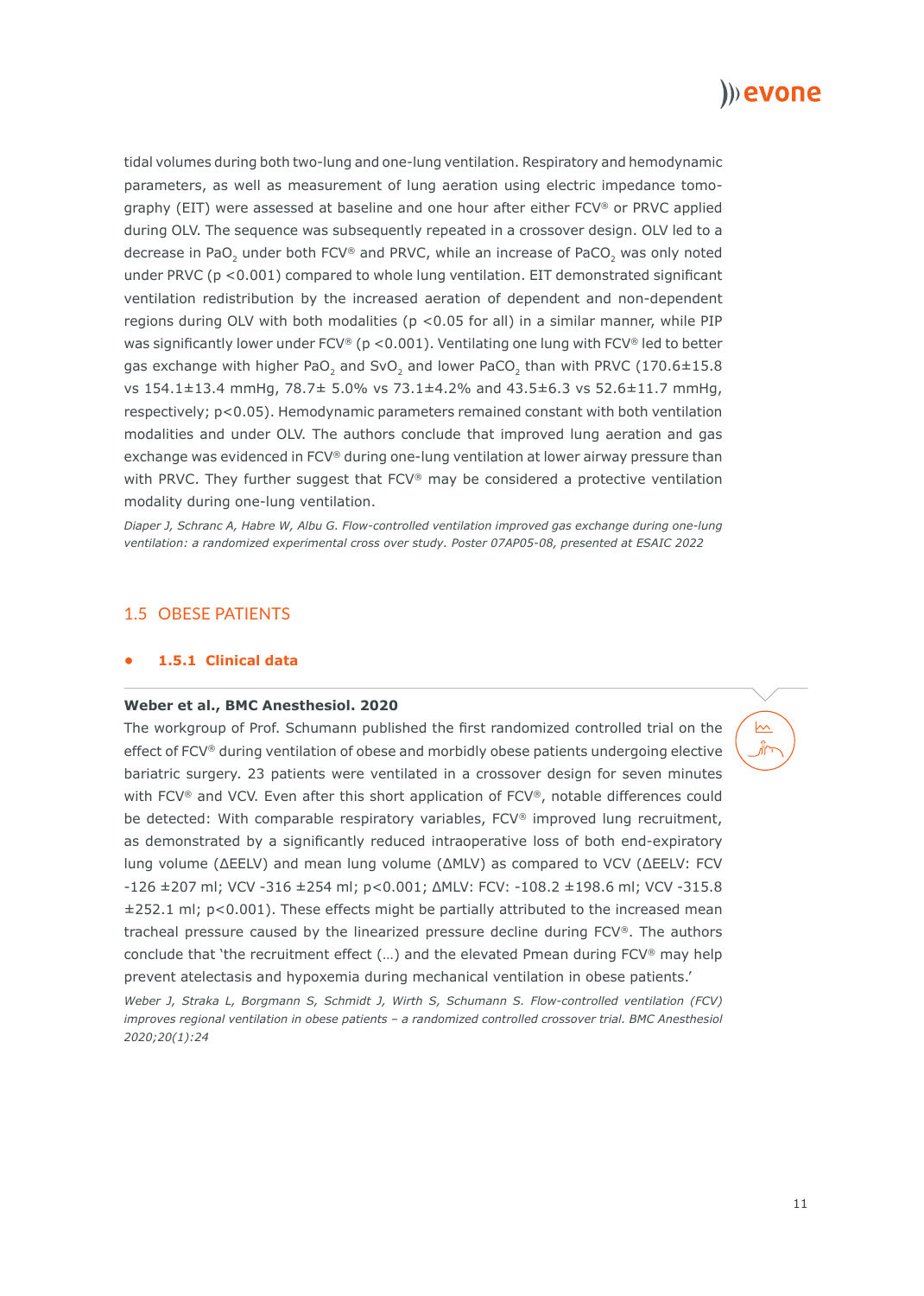# 1.6 EX-VIVO LUNG PERFUSION

# **• 1.6.1 Preclinical data**

# **Ordies et al., Intensive Care Med Exp. 2020**

This randomized controlled study compared FCV® to conventional VCV for ventilation of porcine lungs during ex vivo lung perfusion (EVLP). Fourteen porcine lungs were mounted on EVLP after a warm ischemic interval and ventilated for six hours with VCV or FCV®, respectively. FCV® led to improved oxygenation and alveolar recruitment, with a higher proportion of well-aerated lung tissue and less atelectatic areas. Thus, FCV® is a potential strategy to prolong EVLP over time, with less risk of volutrauma and atelectrauma and thus less risk of ventilator induced lung injury (VILI).

*Ordies S, Orlitova M, Heigl T, Sacreas A, Van Herck A, Kaes J, Saez B, Vanstapel A, Ceulemans L, Vanaudenaerde BM, Vos R, Verschakelen J, Verleden GM, Verleden SE, Van Raemdonck DE, Neyrinck AP. Flow-controlled ventilation during EVLP improves oxygenation and preserves alveolar recruitment. Intensive Care Med Exp. 2020 Nov 25;8(1):70. doi: 10.1186/s40635-020-00360-w*

# 1.7 REVIEW ARTICLES AND LETTERS

# **• 1.7.1 History and application of FCV®**

#### **Bialka et al., Anaesthesiol Intensive Ther. 2022**

This narrative review focuses on the development and application of the FCV® concept, available (pre-)clinical data, and future outlook. The authors present an extensive evaluation of current evidence regarding FCV® in the clinic, along with a discussion of its lung-protective potential. Furthermore, they include individual case reports describing the successful use of Evone® in three distinct application areas: tracheal resection, thoracic surgery with one-lung ventilation, and ventilation of an ARDS patient on the intensive care unit.

 $\sim$ 

 $\sim$ 

*Bialka S, Palaczynski P, Szuldrzynski K, et al. Flow-controlled ventilation – a new and promising method of ventilation presented with a review of the literature. Anaesthesiology Intensive Therapy. 2022;54(1): 62-70. doi:10.5114/ait.2022.112889*

# **• 1.7.2 Lung-protective potential of FCV®**

#### **Silva et al., Annual Update in Intensive Care and Emergency Medicine 2022**

In this book chapter on individualized mechanical ventilation approaches Prof. Pelosi and colleagues acknowledge FCV® as a potential strategy to improve respiratory function and reduce VILI. The authors elaborate on the fact that rapid changes of ventilatory variables in time, meaning a high strain rate, lower the threshold for stress injury and ventilatorinduced lung damage, especially in heterogeneous lungs. This may be prevented during FCV®, with its constant and relatively low flow applied throughout the ventilation cycle, without zero-flow phases. By actively controlling the expiratory phase, the appearance of intrinsic PEEP may be avoided, which in turn promotes better air exhalation among alveoli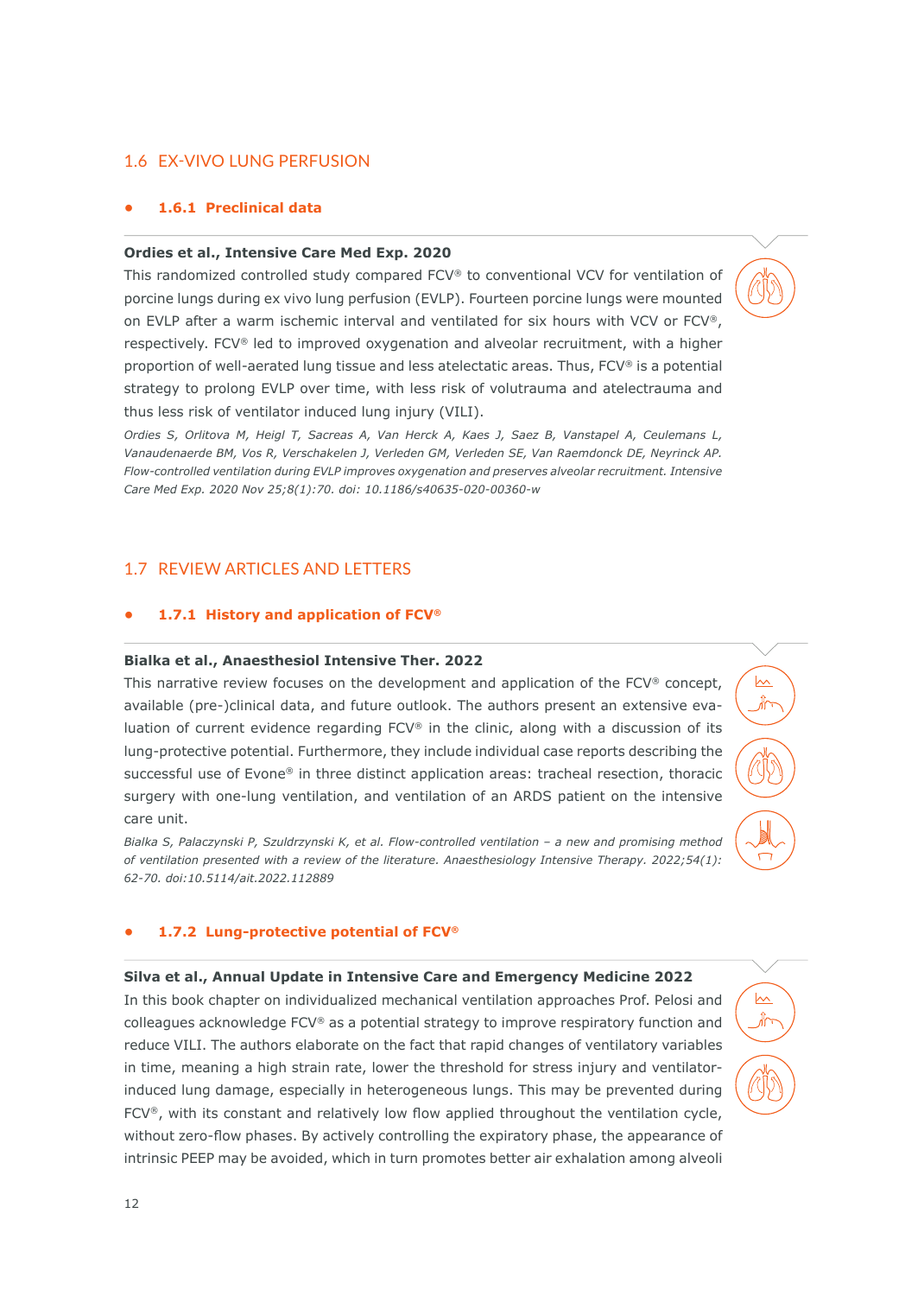with different time constants. Furthermore, the authors note that the direct intratracheal pressure measurements allow a much more precise analysis of individual lung mechanics than conventional strategies. Consequently, gradual increases of tidal volumes that may be applied during individualization of FCV® are directly related to individual dynamic compliance and reflect ventilation of the available aerated lung tissue, and simultaneously decrease the risk of atelectasis and/or overdistension.

*Silva PL, Rocco PRM, Pelosi P. Personalized Mechanical Ventilation Settings: Slower Is Better!. In: Vincent, JL. (eds) Annual Update in Intensive Care and Emergency Medicine 2022. Springer, Cham. https://doi. org/10.1007/978-3-030-93433-0\_9*

#### **Barnes et al., Medical Hypotheses 2018**

Prof. Barnes, together with Van Asseldonk and Enk, provides clear theoretical evidence for lower energy dissipation in the lungs by FCV® as compared to VCV or PCV. They present a simple analysis and numerical calculations indicating that energy dissipation may be substantially reduced by controlling the ventilation flow to be constant and continuous during both inspiration and expiration and by ventilating at an I: E ratio very close to  $1:1$  $-$  that is by using FCV®.

*Barnes T, van Asseldonk D, Enk D. Minimisation of dissipated energy in the airways during mechanical ventilation by using constant inspiratory and expiratory flows - flow controlled ventilation. Medical Hypotheses 121 (2018); 167-176*

# **Barnes and Enk, TACC 2019**

Profs Barnes and Enk are the first to actually determine pressure-volume (PV) loops and to show minimized energy dissipation in a patient ventilated with FCV® by Evone®. During FCV® ventilation, both inspiratory and expiratory flows were kept nearly constant around 12 L/min and the I:E ratio was 1:1 resulting in a minute volume of 6.2 L/min. PV loops were recorded using pressure measured directly within the patient's trachea and the energy dissipated in the patient was calculated from the hysteresis area of the PV loops. The energy dissipation was 0.17 J/L, which is even lower than values quoted in literature for spontaneous breathing (0.2-0.7 J/L). They state that  $FCV^{\otimes}$  may have implications for lung-protective ventilation.

*Barnes T, Enk D. Ventilation for low dissipated energy achieved using flow control during both inspiration and expiration. Trends in Anaesthesia and Critical Care 2019 (24); 5-12*

I)) evone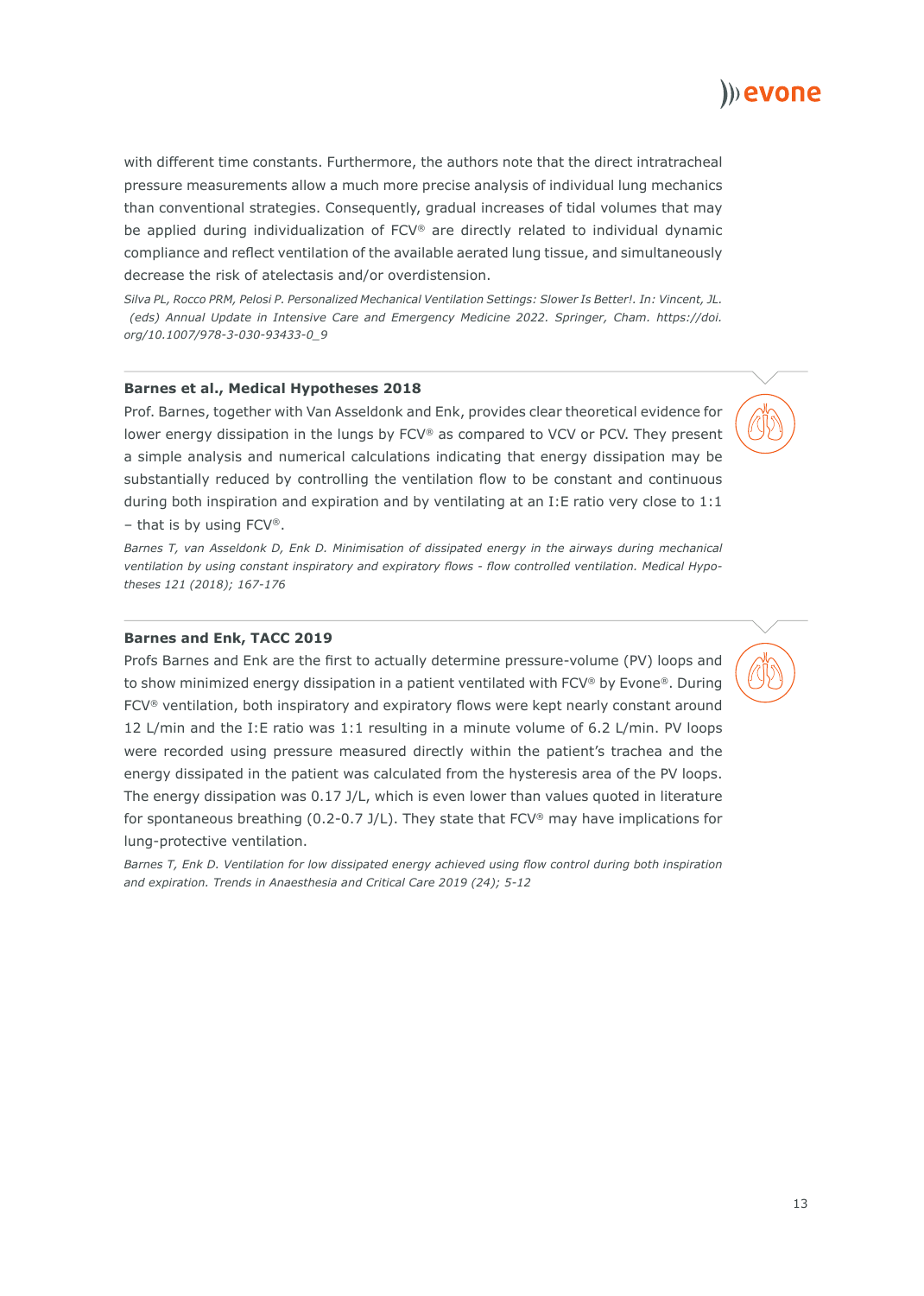# 2.1 UPPER AIRWAY SURGERY

# **• 2.1.1 Clinical studies**

2

# **Meulemans et al., Front Surg. 2020**

This is the first retrospective study critically assessing the perioperative use of Evone® and Tritube® during upper airway surgery from a surgeon's perspective. Prof. Vander Poorten and colleagues describe 15 consecutive difficult airway cases where FCV® ventilation has been replacing traditional high frequency jet ventilation (HFJV) or ventilation through a conventional endotracheal tube. Procedures included treatment of tracheal or (sub)glottic stenosis and microsurgery of laryngeal (pre)malignancies. Apart from supporting safety and feasibility of Evone® and Tritube®, the authors observed clear clinical benefits including a 'superior visualization and exposure of the surgical site' and a minimally traumatic airway access, while avoiding drawbacks frequently occurring during HFJV such as air-trapping, hypercapnia, desaturation and emphysema. Furthermore, they emphasize that application of FCV® through Tritube® likely reduces the duration of surgery by allowing stable ventilation with low oxygen concentrations and by offering the surgeon a calm working space. As a result, Evone® ventilation is nowadays their new standard of care in most cases of endoscopic airway surgery.

*Meulemans J, Jans A, Vermeulen K, Vandommele J, Delaere P, Vander Porten V. Evone® Flow-Controlled Ventilation During Upper Airway Surgery: A Clinical Feasibility Study and Safety Assessment. Front. Surg. 2020; 7:6. doi: 10.3389/fsurg.2020.00006*

# **Schmidt et al., Eur J Anaesthesiol. 2019**

The workgroup of Prof. Schumann demonstrated in a randomized controlled trial involving patients undergoing laryngeal surgery that Tritube® improves surgical conditions for surgeons with a lower level of expertise by reducing concealment of laryngeal structures (-68%; P<0.001) compared to an MLT-6. Further, they showed that FCV® improves lung aeration and respiratory system compliance compared with VCV (63±14 vs.  $46±8$  mL/cmH<sub>2</sub>O; P<0.001), while using a lower inspiratory plateau pressure (14±2 vs.  $17\pm2$  cmH<sub>2</sub>O; P<0.001).

 $\sim$ 

*Schmidt J, Günther F, Weber J, Kehm V, Pfeiffer J, Becker C, Wenzel C, Borgmann S, Wirth S, Schumann S. Glottic visibility for laryngeal surgery: Tritube® vs. microlaryngeal tube - a randomized controlled trial. Eur J Anaesthesiol. 2019 Dec;36(12):963-971*

# **Schmidt et al., Eur J Anaesthesiol. 2019**

The first clinical study on FCV® using Evone® in combination with the narrow-bore Tritube®, conducted at two German academic medical centers, showed adequate ventilation during ear-nose-throat surgery, with stable respiratory and hemodynamic parameters throughout the procedure. Online videos illustrate good visibility of the laryngeal structures during and after placement of Tritube® and the linear intratracheal pressures displayed on the screen by Evone® during ventilation in FCV® mode. With Tritube's cuff deflated,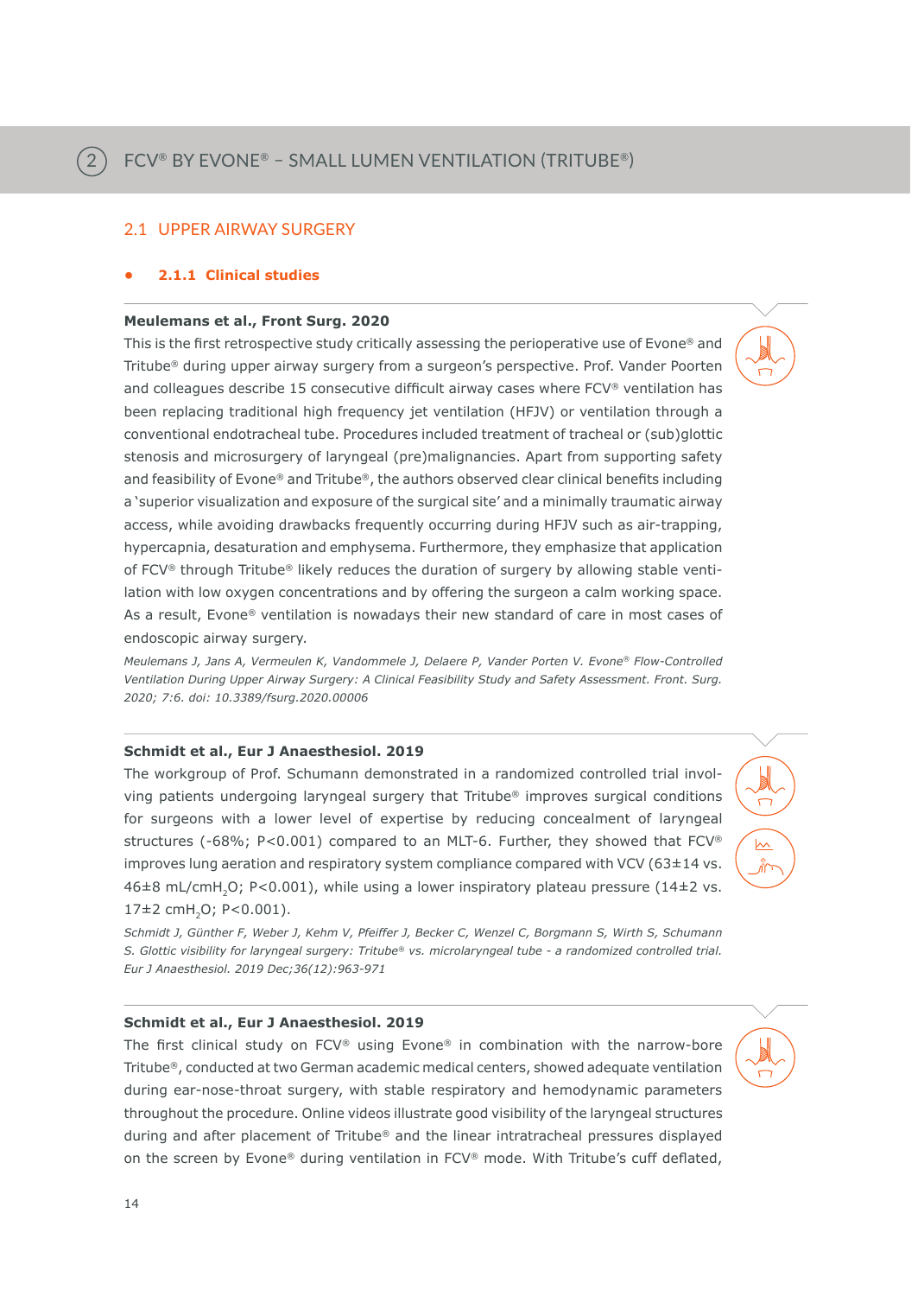patients could comfortably breathe spontaneously after emergence from anesthesia. In one patient Tritube® (with deflated cuff) was left in place until arrival in the post anesthesia care unit. The authors state that, 'FCV® in combination with Tritube® contributes to the armamentarium for airway management'.

*Schmidt J, Günther F, Weber J, Wirth S, Brandes I, Barnes T, Zarbock A, Schumann S, Enk D. Flow-controlled ventilation during ear, nose and throat surgery. A prospective observational study. Eur J Anaesthesiol. 2019 May;36(5):327-334*

### **Kristensen and Abildstrøm, Abstract Euroanaesthesia 2019**

Drs. Kristensen and Abildstrøm showed in a randomized controlled trial in patients with predicted difficult laryngoscopy undergoing head/neck surgery that Tritube® improves intubation and surgical conditions as compared to a standard MLT-6. Additionally, they demonstrated that, with a deflated cuff, Tritube<sup>®</sup> is equally well tolerated as compared to a standard tube exchanger when left in situ postoperatively.

*Kristensen MS, Abildstrøm HH. Endotracheal video-laryngoscope guided intubation with a 2.4 mm cuff'ed tube and active expiration by a dedicated ventilator versus a standard tube/ventilator. A randomized single blinded study in patients with a predicted difficult airway. - A paradigm shift in airway management? Abstract #3755 presented at Euroanaesthesia 2019 - Manuscript in preparation*

# **• 2.1.2 Clinical cases**

# **Leow et al., J Laryngol Otol. 2022**

In this case report, the authors describe the use of Tritube® and Evone® to facilitate local resection of a laryngeal chondrosarcoma through an anterior laryngofissure. Upon safe intubation of Tritube® past the major intralaryngeal obstruction, FCV® using Evone® was applied throughout the procedure. While adequate respiratory parameters were maintained, the small outer diameter of Tritube® provided unhampered surgical access and good surgical conditions. Thus, Tritube® and Evone® avoided the need for a peri-operative tracheostomy, thereby also decreasing the risk of post-operative discomfort for the patient.

*Leow TYS, Van der Wal RAB, Marres HAM, Honings J. Intubation with a TriTube to avoid peri-operative tracheostomy in open airway surgery. J Laryngol Otol. 2022 Feb 23:1-16. doi: 10.1017/S002221512200024X. Epub ahead of print. PMID: 35193715*

#### **Martinez Botet et al., presentation ESAIC 2022**

The authors present a case of laryngeal papilloma resection in a 12-year old girl, which was successfully managed using Evone® and Tritube®. A previous surgical approach had failed, as the outer diameter of the conventional endotracheal tube had prevented proper visualization and removal of the lesions. The patient was then re-scheduled for surgery using Tritube® in combination with Evone®, which provided adequate ventilation as well as an optimal visualization of the surgical field. This strategy allowed better access to the laryngeal lesions, increasing the possibility for complete resection.

*Martinez Botet L, Siroki Borgonovo F, Mora Rivas E, Hinojal Olmedillo B. Tritube use in 12 year girl underwent scheduled laryngeal papilloma resection. Poster 11AP04-07, presented at ESAIC 2022*

)) evone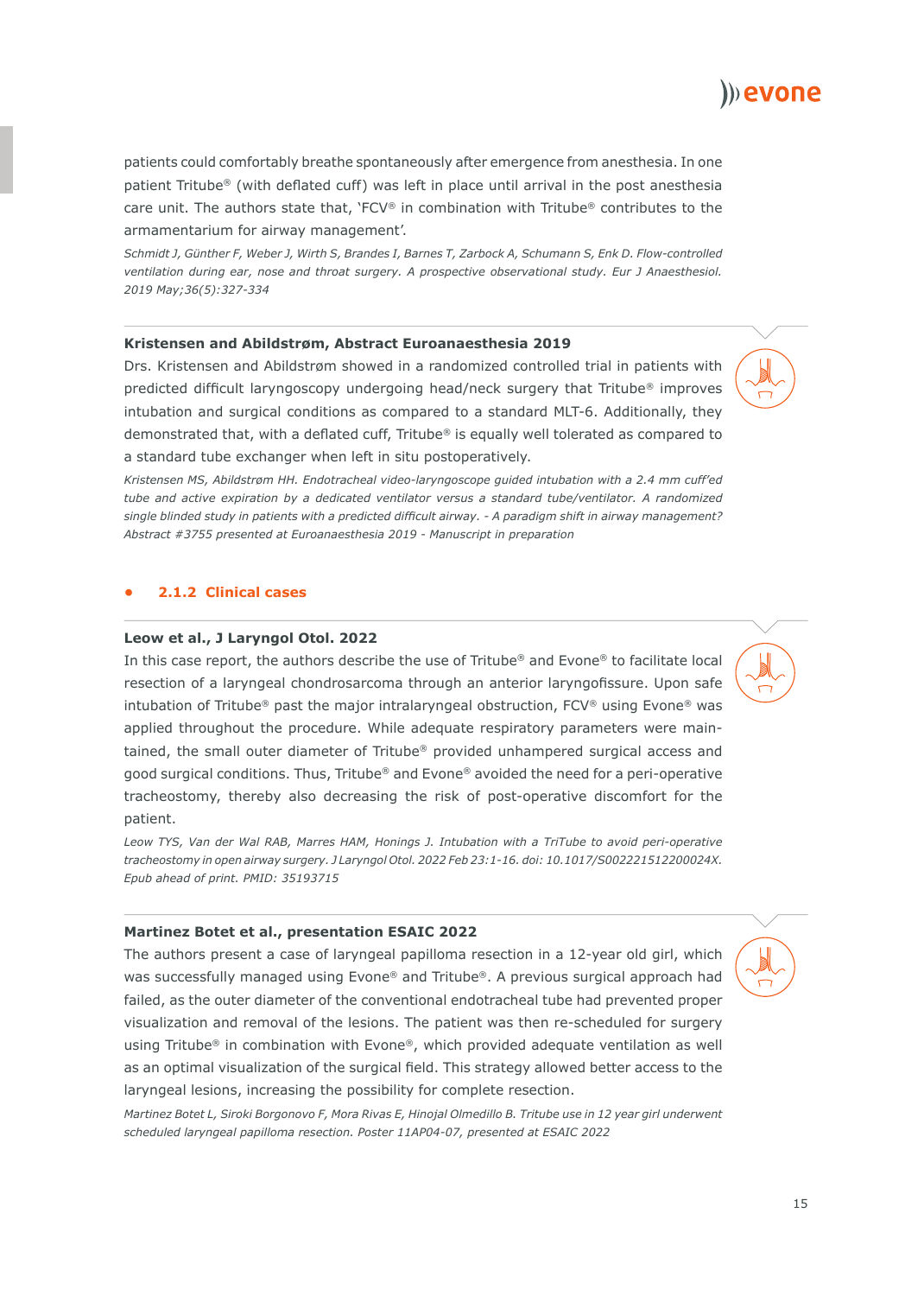# **Mallam et al., Anaesthesia Reports 2022**

Dr. Mallam and colleagues present the case of an emergent near total airway obstruction which was managed using Tritube® and Evone®. Given the severity of the obstruction, Tritube® was considered as first choice for airway management and facilitated a secure airway past the lesion. Subsequently, the authors describe device-related problems they were facing during the procedure, which are referred to in the corresponding publication by Ventinova (see *Böttinger et al., Anaesthesia Reports 2022*). Overall, the authors state that Tritube® in combination with FCV® still represents the most preferrable strategy in patients with likewise pathology, precluding the need for HFJV or ECMO. This case report vividly demonstrates that adequate training is key to allow safe and efficient application of FCV®, including the importance to have a well-prepared rescue strategy as backup at hand.

*Mallam L, Massingberd-Mundy D, Girgis M, De Zoysa N. Near total intrathoracic airway obstruction managed with a Tritube® and flow-controlled ventilation. Anaesth Rep. 2022 Feb 28;10(1):10.1002/anr3.12156. doi: 10.1002/anr3.12156. PMID: 35252872; PMCID: PMC8885748*

### **Böttinger et al., Anaesthesia Reports 2022**

In this correspondence, Ventinova Medical addresses the device-related complications described in the case report by Mallam et al. A brief recap is given on the voluntarily filed field safety notice which was handled to the satisfaction of involved competent authorities and led to the release of a software upgrade of Evone®. Furthermore, the authors emphasize that Ventrain – if applied correctly – represents the safest and most efficient device for ventilation in a (near) complete airway obstruction.

*Böttinger L, Uriarte J, van der Hoorn JWA. Near total intrathoracic airway obstruction managed with a Tritube (R) and flow-controlled ventilation: a reply. Anaesth Rep. 2022 Mar 22;10(1):e12155. doi: 10.1002/ anr3.12155. PMID: 35360362; PMCID: PMC8941302*

#### **Bailey et al., Anaesthesia Reports 2021**

Dr. Bailey and colleagues present a case report in which Evone® combined with Tritube® enabled curative, en bloc resection of an advanced transglottic tumour (total laryngectomy) in a 43 year old patient who presented with acute lower airway obstruction. After the ultrathin Tritube® was advanced easily along the bulky tumor and secured the airway, resulting in a good surgical view, ventilation of the patient in FCV® mode by Evone® provided 'excellent gas exchange'. Continuous, closed ventilation provided with this combination helped avoid problems seen while using traditional laryngectomy tubes, i.e. multiple extubations, apneic periods, emergency tracheostomy and the associated possibility of tumor seeding. The authors mention to have used Evone® and Tritube® for management of several similar cases, which 'has facilitated debulking of the tumours in each case while minimising risk to the patient.'

*Bailey JR, Lee C, Nouraei R, Chapman J, Edmond M, Girgis M, De Zoysa N. Laryngectomy with a Tritube® and flow-controlled ventilation. Anaesthesia Reports 2021, 9: 86-89. https://doi.org/10.1002/anr3.12114*

16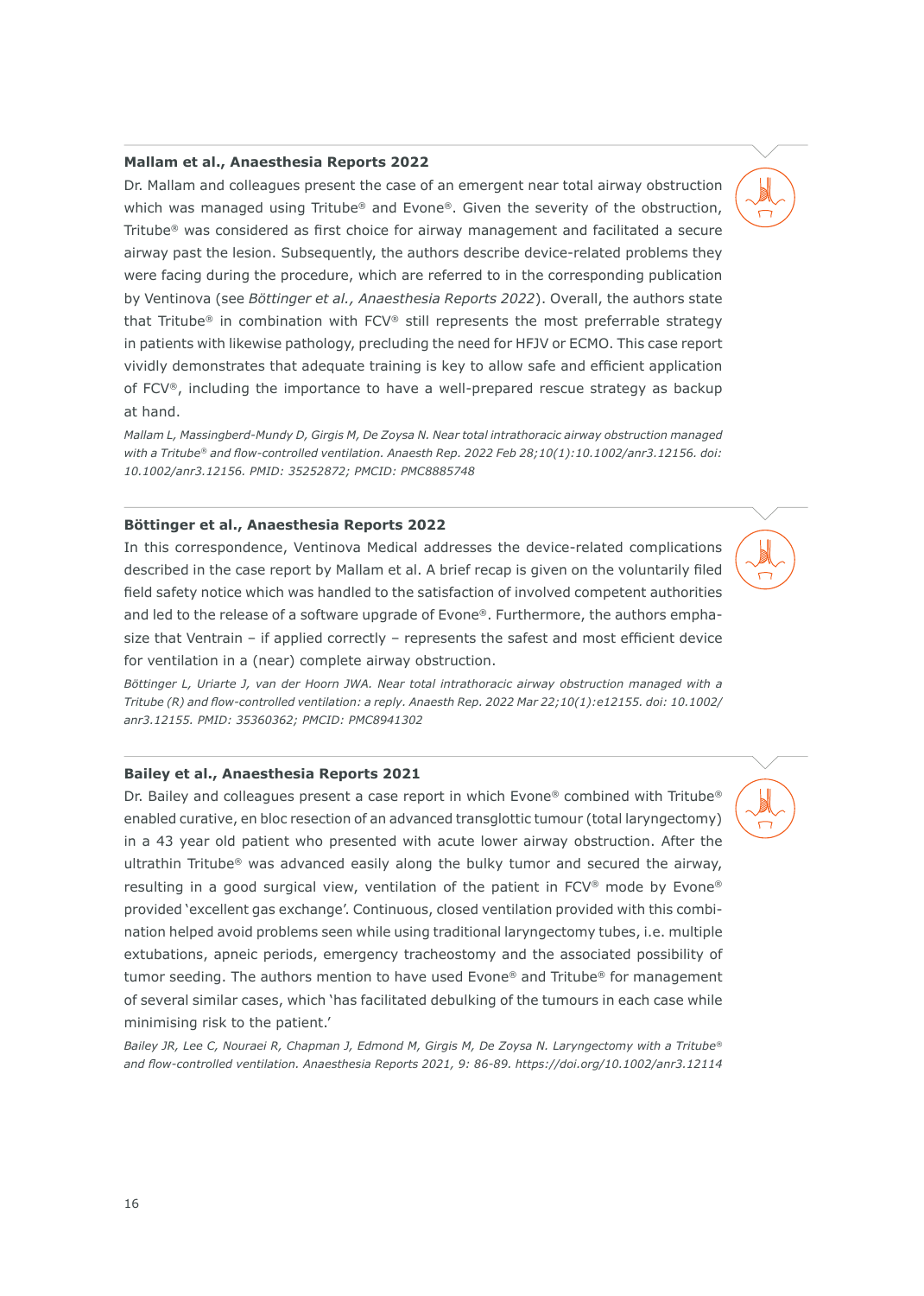# **Yilbas et al., Turk J Anaesthesiol Reanim. 2021**

The authors describe a series of clinical cases involving Evone® and Tritube® to facilitate upper airway surgery in difficult airway patients. First, Tritube® was successfully used in a patient requiring emergency surgery for debulking of a massive laryngeal mass which obstructed nearly 80% of the tracheal lumen. Second, Tritube® was uniquely used for both airway management and tracheal dilatation in a patient with progressive dyspnea upon tracheal resection surgery, avoiding the need for tracheotomy. The third case describes an obese patient scheduled for uvulopalatoplasty due to severe obstructive sleep apnea. In all patients intubation with Tritube® was uneventful, and ventilation of patients using Evone® resulted in adequate respiratory parameters. The authors highlight the advantage of Tritube® to allow 'sufficient ventilation through a continuously secured airway without an increased risk on barotrauma.'

*Yilbas AA, Melek A, Canbay O, Kanbak M. Experience with Tritube and Flow-Controlled Ventilation During Airway Surgery. Turk J Anaesthesiol Reanim. 2021;49(3):269-270*

# **Shallik et al., Qatar Med J. 2021**

Dr. Shallik and colleagues present the use of Evone® and Tritube® to manage a challenging case of thyroidectomy. The patient presented with an invasive thyroid carcinoma causing a significant tracheal stenosis with the narrowest part of only 4 mm, limiting the options for airway management. Upon initiation of anesthesia with the STRIVE-Hi technique the airway was secured by intubation with Tritube®, and the patient was optimally ventilated throughout the six hours procedure in the FCV® mode by Evone®. The authors stress that Evone® in combination with Tritube® represents an improved method to safely ventilate patients with a difficult airway, reducing the risk of barotrauma compared to high-frequency jet ventilation, and potentially eliminating the need for ECMO.

*Shallik N, Elarref M, Khamash O, Abdelaal A, Radi Alkhafaji M, Makki H, Abusabeib A, Moustafa A, Menon A. Management of critical tracheal stenosis with a straw sized tube (Tritube): Case report. Qatar Med J. 2021 Jan 28;2020(3):48. doi: 10.5339/qmj.2020.48. PMID: 33598418; PMCID: PMC7842837*

# **Jeyarajah and Ahmad, Anaesthesia Cases 2018**

Dr. Imran Ahmad is the first to describe a challenging airway case, in which Tritube<sup>®</sup> and Evone® were found of significant value. The patient, scheduled for panendoscopy, had an anticipated difficult airway combined with airway pathology and COPD. Dr. Ahmad therefore opted for awake tracheal intubation with Tritube®. After awake placement of the flexible bronchoscope, Tritube® was guided using a silk suture tied over the bronchoscope. The patient was anesthetized and adequately ventilated with Evone® for 45 minutes. Tritube® allowed adequate surgical access with the advantage of a definitive airway, whilst continuous ventilation was delivered.

*Jeyarajah K, Ahmad I. Awake tracheal placement of the Tritube under flexible bronchoscopic guidance. Anaesthesia Cases / 2018-0097 / ISSN 2396-8397 epub Jul 2018*



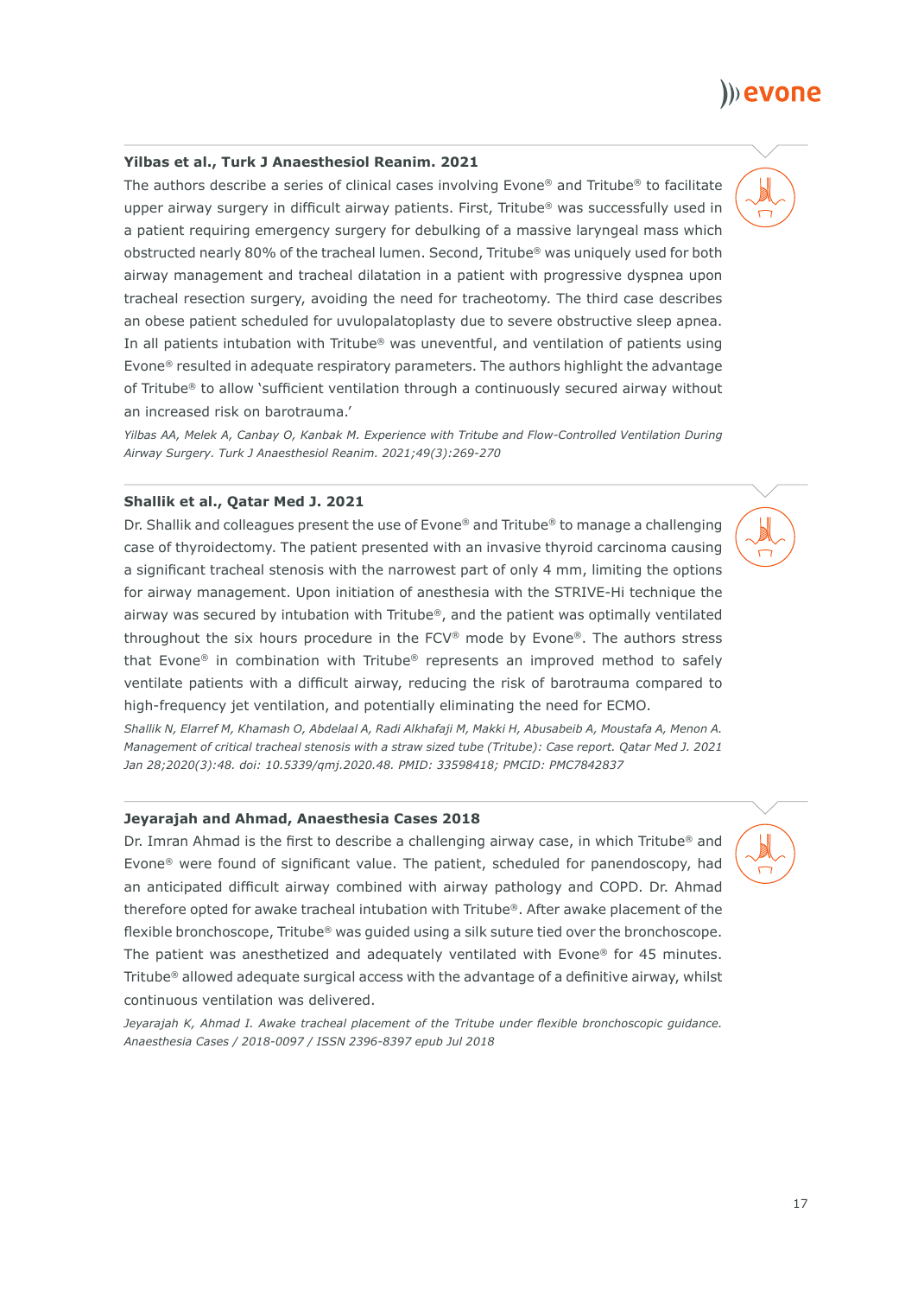# **Piosik et al., TACC 2018**

Piosik and colleagues report the successful use of Evone® and Tritube® for surgery of a severe glottic stenosis. The patient, with a history of laryngeal papillomatosis, suffered from a fixated and thickened laryngeal inlet after several treatment procedures and had a previously abandoned jet ventilation. She presented with stridor and poor voice and was scheduled for surgical reduction of the stenosis and Mitomycin C treatment for symptomatic improvement. Ultrathin Tritube® was intubated easily and provided excellent surgical working conditions, while Evone® facilitated normoventilation with low airway pressures throughout the procedure. The authors state that this case demonstrates 'promising perspectives of treatment options for laryngeal surgery'.

*Piosik ZM, Todsen T, Balle JS, Abildstrøm H, Kristensen MS. Ultra-narrow 2.4 mm id Tritube® together with Evone® ventilation allows surgical access and controlled ventilation even in case of severe stenosis. Trends in Anaesthesia and Critical Care 2018 (23); 20*

# 2.2 TRACHEOSTOMY

# **• 2.2.1 Clinical data**

# **Magasich-Airola et al., Int J Clin Pract. 2020**

In this letter the authors describe the use of Evone® in combination with Tritube® to allow safe surgical tracheostomy with minimized aerosol generation while providing continuous ventilation. In the face of the Covid-19 pandemic, approaches to reduce the risk of virus spreading are urgently needed. While conventional tracheostomy is a highly aerosol generating procedure, introduction of Tritube® and FCV® ventilation using Evone® uniquely allows the placement of a transtracheal cannula in a sealed airway. Thereby, virus spread by air droplets is contained, and adequate ventilation of potentially severely hypoxic patients without apneic periods is ensured. The small outer diameter of Tritube® additionally provides a good working space for the surgeon.

*Magasich-Airola NP, Martins MR, Desuter GR, Van Boven MJ. Novel technique for safe tracheostomy during COVID-19 pandemic using Evone® flow-controlled ventilation system. Int J Clin Pract. 2020 Nov 27;e13863. doi: 10.1111/ijcp.13863. Online ahead of print.*

# 2.3 REVIEW ARTICLES

### **Nouraei et al., Oper Tech Otolaryngol Head Neck Surg. 2020**

This article provides a common framework for multidisciplinary shared-airway management in difficult airway patients with infraglottic obstructions. The authors present devices and strategies that have improved airway management safety and may prove useful in the setting of the novel Coronavirus Disease 2019 (COVID-19). In patients requiring mechanical ventilation with general anesthesia, the introduction of Evone® and Tritube® increases the safety of endotracheal intubation and surgical options in the settings of an acutely obstructed airway. Manual ventilator Ventrain® is presented as valid option in cases where front-of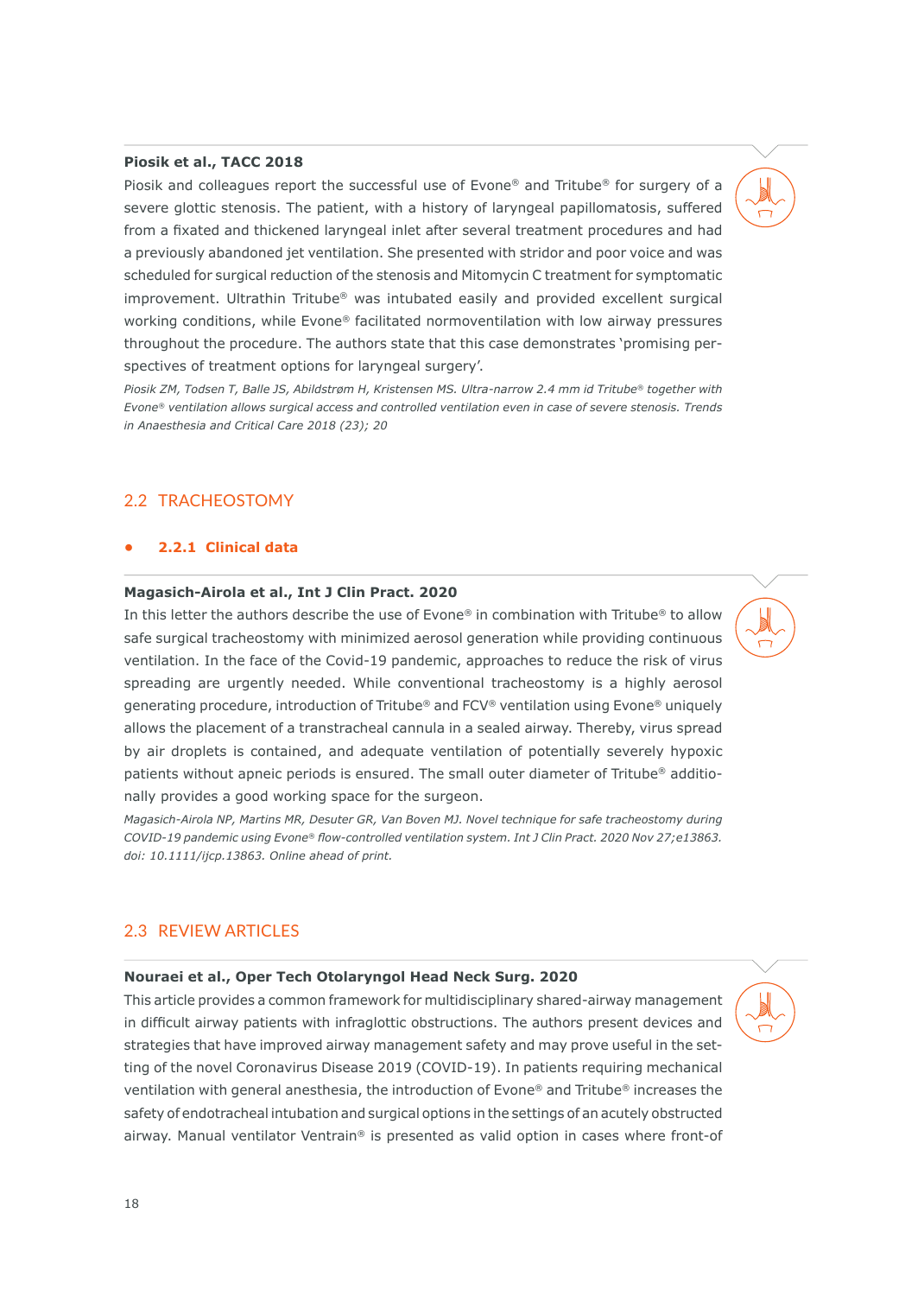

neck access is favorable. Furthermore, the authors emphasize that FCV® via Tritube® aids in minimizing aerosol generation when managing patients with airway compromise due to laryngotracheal stenosis. Overall, Evone® and Tritube® offer new solutions for shared airway situations that might be suitable for patients otherwise indicated for ECMO or cardiopulmonary bypass therapy.

*Nouraei SAR, Girgis M, Shorthouse J, El-Boghdadly K, Ahmad I. A multidisciplinary approach for managing the infraglottic difficult airway in the setting of the Coronavirus pandemic. Oper Tech Otolaryngol Head Neck Surg. 2020 Jun;31(2):128-137. doi: 10.1016/j.otot.2020.04.009. Epub 2020 May 30. PMID: 32572325; PMCID: PMC7260599.*

# **Schleicher and Groeben, J Thorac Dis. 2020**

In this short review on techniques for tracheobronchial surgery the authors highlight Evone® and Tritube® as future perspective to provide controlled small lumen ventilation with active expiration. As opposed to high frequency jet ventilation, FCV® reduces the risk of barotrauma and pneumothorax by preventing intrapulmonary pressure buildup. *Schleicher A, Groeben H. Anesthetic considerations for tracheobronchial surgery. J Thorac Dis. 2020 Oct;12(10):6138-6142. doi: 10.21037/jtd.2020.02.52.*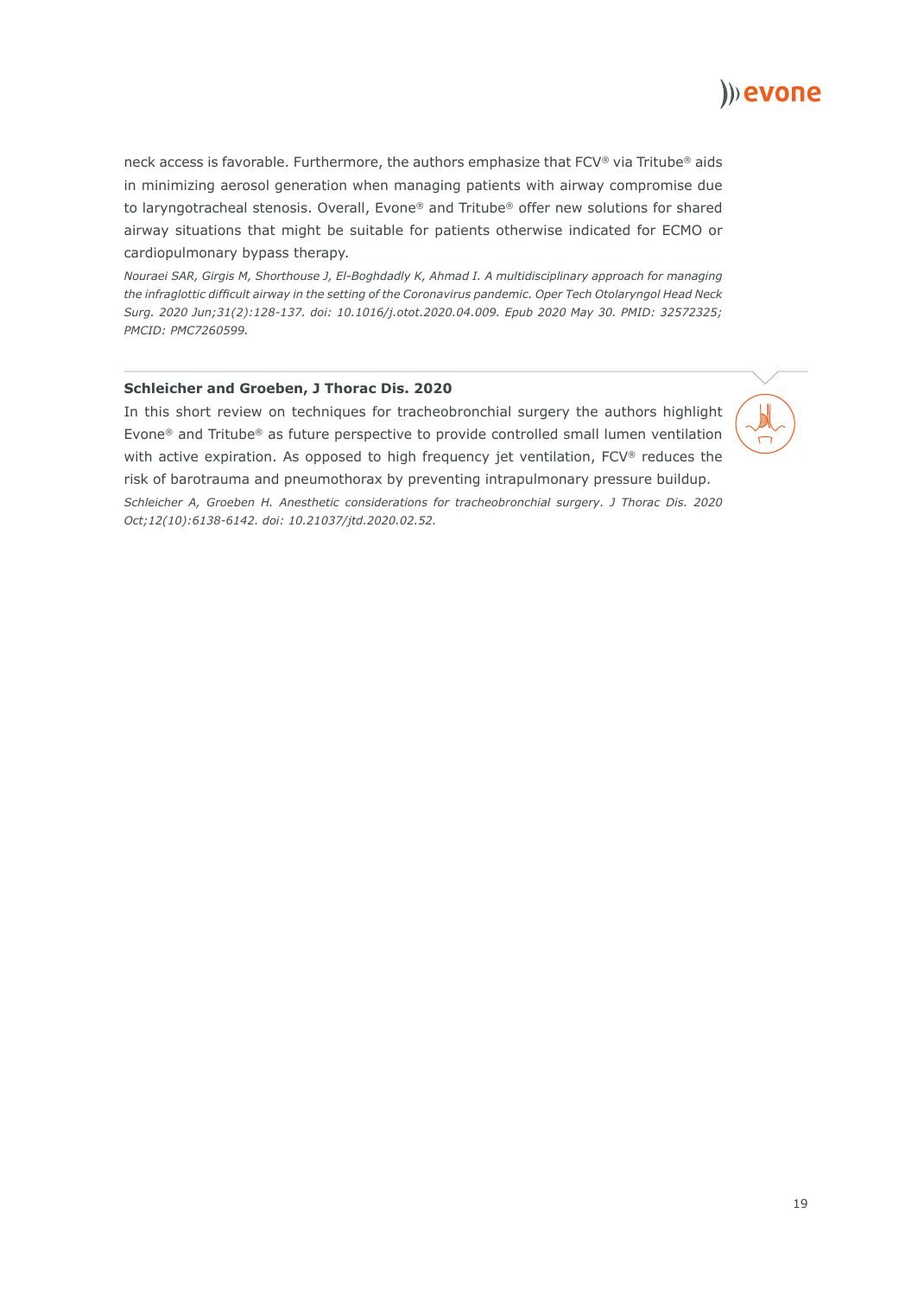3

# 3.1 REVIEW ARTICLES

### **De Wolf et al., Paediatr Anaesth. 2022**

In this educational review, Prof. Enk and colleagues elaborate on the use of manual ventilator Ventrain®, with a special focus on pediatric anesthesia. Besides giving a thorough explanation on its design and working principle, they highlight the application of Ventrain® for both management of airway emergencies, and for pediatric airway management to allow elective interventional procedures. Required equipment, technical prerequisites, and clinical safety measures are explained in detail. This review represents an exhaustive piece of education for users of the Ventrain® device.

*de Wolf M, Enk D, Jagannathan N. Ventilation through small-bore airways in children by implementing active expiration. Paediatr Anaesth. 2022 Feb;32(2):312-320. doi: 10.1111/pan.14379. Epub 2021 Dec 22. PMID: 34902197*

#### **Dos Santos Rocha et al., Paediatr Anaesth. 2021**

In this educational review, the authors elaborate on recent progresses that have been made in the field of pediatric anesthesia, with focus on adapted and novel ventilation strategies. They highlight Ventrain® with its EVA® functionality as a simple, but innovative ventilation tool likely to become a valuable addition to the armamentarium in pediatric emergency and difficult airway situations. Furthermore, the authors present FCV® by Evone® as a novel concept to potentially lower the risk of ventilator induced lung injury (VILI) by reducing energy dissipation in the lungs. They conclude that further research is needed to evaluate the advantages of FCV® for the pediatric population.

*Dos Santos Rocha A, Habre W, Albu G. Novel ventilation techniques in children. Paediatr Anaesth. 2022 Feb;32(2):286-294. doi: 10.1111/pan.14344. Epub 2021 Dec 5. PMID: 34837438*

# **Morrison et al., A A Pract. 2019**

In this article Dr. Morrison and colleagues set out the structure and function of the Ventrain® device, and speculate on whether it may have a future role in difficult airway algorithms. The authors provide a detailed explanation on the working mechanism of Ventrain® and how it has been applied safely in the clinic, and elucidate the theoretical advantages expiratory ventilation assistance has over transtracheal jet ventilation. They advocate 'for regular simulation training and the detailed reporting of clinical experience with this encouraging new tool'.

*Morrison S, Aerts S, Saldien V. The Ventrain Device: A Future Role in Difficult Airway Algorithms? A A Pract. 2019;13:362-365*

# **Doyle, The Open Anaesthesia Journal 2018**

This review by Dr. Doyle sets out the clinical and technical perspectives on Ventrain®. A short explanation of the physical principles underlying the functional concept of Ventrain® is followed by a summary of bench and animal studies that demonstrate its novelty and

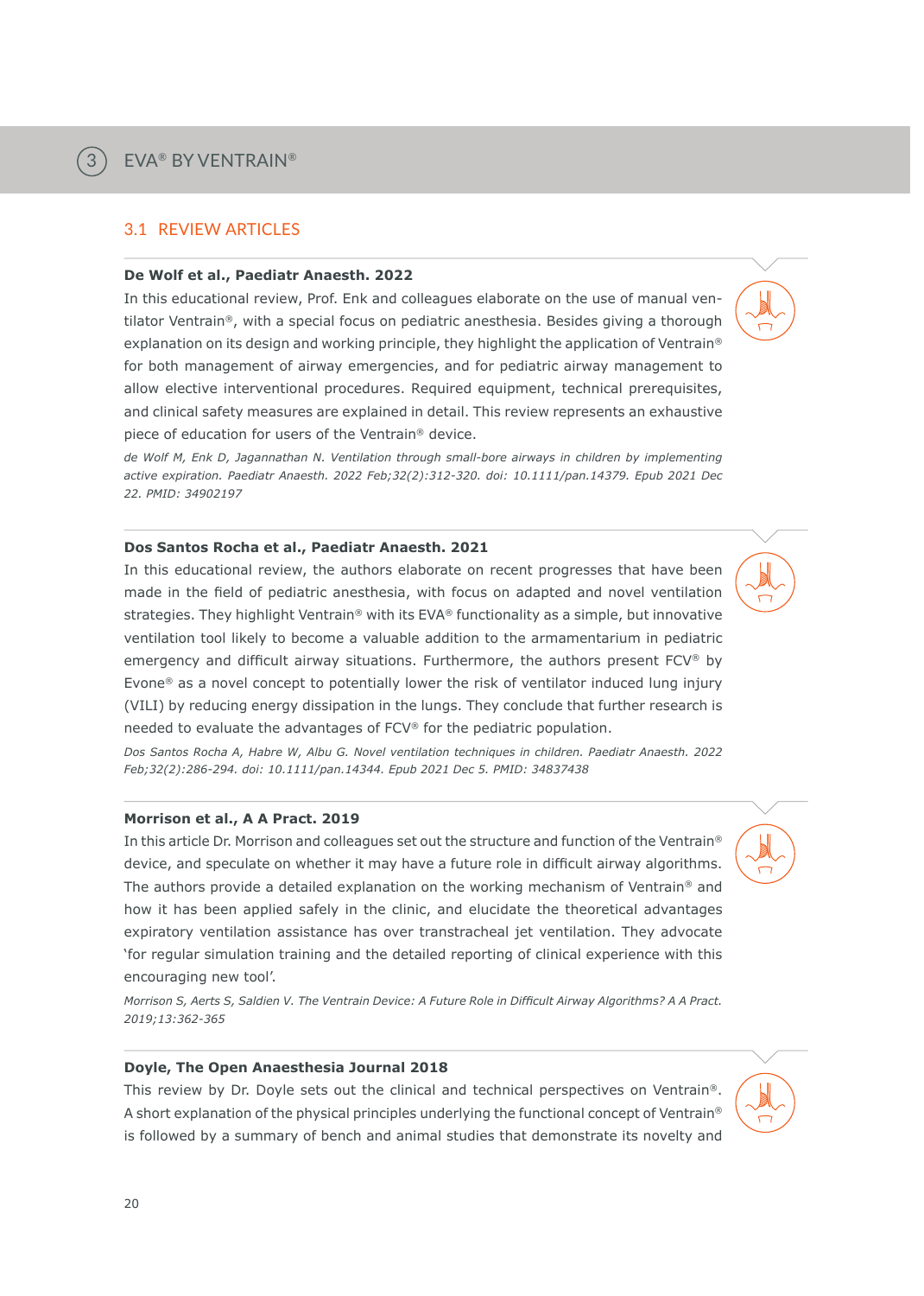

efficient performance. Dr. Doyle then highlights clinical cases and studies demonstrating clear advantages of Ventrain® compared to conventional ventilation techniques through small lumen catheters. He describes the use of Ventrain® during upper airway surgery, in emergency CICO ('Cannot Intubate, Cannot Oxygenate') situations, for critical pediatric airways and its potential value during extubation. In sum, all published data support an emerging and promising role of Ventrain® in clinical airway management.

*Doyle DJ. Ventilation via Narrow-Bore Catheters: Clinical and Technical Perspectives on the Ventrain Ventilation System. The Open Anaesthesia Journal 2018, Volume 12*

# 3.2 SMALL LUMEN VENTILATION

# **• 3.2.1 Clinical data – Upper airway surgery**

#### **Kristensen et al., Acta Anesthesiol Scand. 2017**

Dr. Kristensen and colleagues were the first to describe Tritube®'s clinical use in seven adult ear-nose-throat surgical patients with airway narrowing or whose surgical access was facilitated by this small-bore endotracheal tube. In combination with Ventrain®, adequate ventilation was achieved in all patients and intratracheal pressure was kept between 5 and 20 cm H<sub>2</sub>O. They concluded that: "The 2.4 mm internal diameter Tritube® seems to facilitate tracheal intubation and to provide unprecedented view of the intubated airway during oral, pharyngeal, laryngeal or tracheal procedures in adults." Additionally, they state that: "This technique has the potential to replace temporary tracheostomy, jet-ventilation or extra-corporal membrane oxygenation in selected patients."

*Kristensen MS, de Wolf MWP, Rasmussen LS. Ventilation via the 2.4 mm internal diameter Tritube® with cuff - new possibilities in airway management. Acta Anesthesiol. Scand. 2017 Jul; 61(6):580-589*

### **Rodríguez et al., Abstract Euroanaesthesia 2019**

Dr. Rodríguez and colleagues present a series of nine cases of laryngeal microsurgery to treat benign polyps. All patients were ventilated satisfactorily using Ventrain® and Tritube®, confirmed by blood gas analyses. Surgical satisfaction was excellent, mainly due to the greater exposure and better maneuverability provided by Tritube®.

*Rodríguez L, Sanchez Palomo JJ, Lopez Salcedo MA, Pizarro NE, Fossati Puertas S, Santé Serna L. Cuttingedge ventilation method in laryngeal microsurgery. Abstract #3280 presented at Euroanaesthesia 2019*

# **Lee et al., TACC 2020**

Dr. Lee and colleagues report the elective use of Ventrain<sup>®</sup> and Cricath<sup>®</sup> to safely facilitate the resection of significant pharyngeal fibrotic tissue due to radiotherapy. Previously, insertion attempts of a laser jet catheter and supraglottic devices had failed and surgery was abandoned. The patient returned for an elective insertion of Cricath®, followed by manually controlled ventilation with Ventrain® throughout the procedure. The authors appreciate that this 'elegant, minimally invasive technique' offers certain advantages over jet ventilation, as 'the risks of gas trapping and barotrauma are reduced.'

*Lee S, Yeow D, Molena E, Pitkin L, Patel B. The Ventrain - An elegant way to facilitate elective surgery in upper airway obstruction. Trends in Anaesthesia and Critical Care 2020 (30) e13*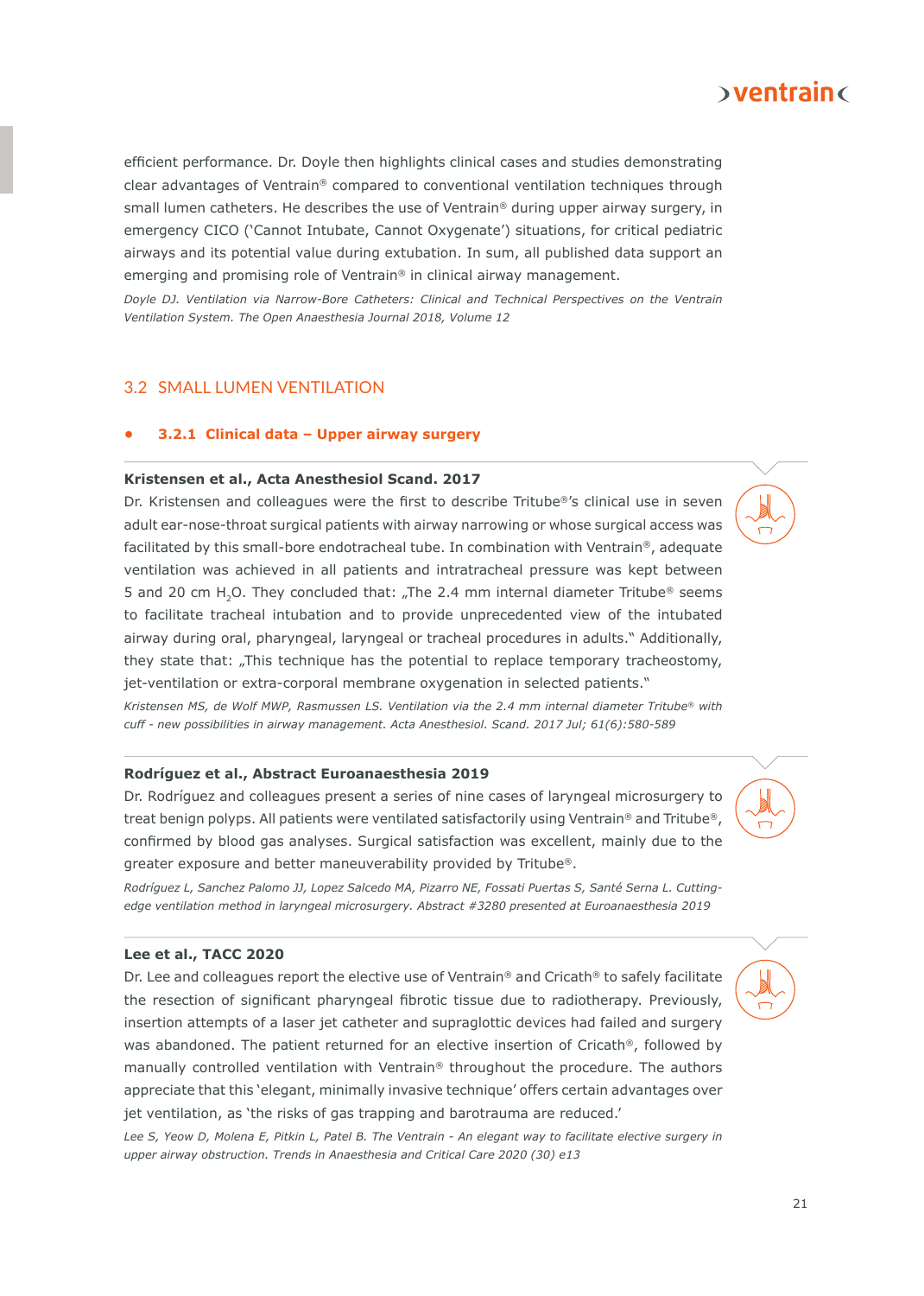# **Zuercher et al., Turk J Anaesthesiol Reanim. 2019**

Dr. Zuercher and colleagues report an innovative combination of Ventrain® and S-Guide for airway management of a planned endoscopic dilation of a severe subglottic stenosis in an adult patient. They state that this new alternative may offer advantages over existing airway management techniques in similar cases.

*Zuercher M, Pythoud-brügger M, Sandu K, Schoettker P. Combined use of Ventrain and S-Guide for Airway Management of Severe Subglottic Stenosis. Turk J Anaesthesiol Reanim 2019 Jun;47(3):238-241*

# **Onwochei et al., A A Pract. 2018**

Dr. Ahmad and colleagues present a case of a patient with severe upper airway obstruction undergoing surgical intervention, avoiding the need for tracheostomy. The patient sternly refused an awake elective tracheostomy or wide-bore cricothyroid cannula, so a 2-stage airway management technique was performed: an awake fiberoptic intubation with a small diameter endotracheal tube, followed by needle cricothyroidotomy with Cricath® after anesthetic induction. Ventrain® was used to adequately ventilate the patient for 75 minutes (SpO<sub>2</sub> 100%, PaCO<sub>2</sub> 46 mmHg). Post-operatively Cricath<sup>®</sup> was left in situ for 24 hours. No complications occurred. The patient was discharged home 2 days later. View this elegant two-stage airway management technique: http://links.lww.com/AACR/A133 *Onwochei DN, El-Boghdadly K, I. Ahmad I. Two-Stage Technique Used to Manage Severe Upper Airway Obstruction and Avoid Surgical Tracheostomy: A Case Report. A A Pract 2018 Mar 1;10(5):118-120*

# **Fearnley et al., J Clin Case Rep. 2016**

Dr. Fearnley and colleagues reported the elective use of Ventrain<sup>®</sup> in a patient with post radiation fibrosis that had previously prevented passive expiration during attempted high frequency jet ventilation. Ventrain® was found simple and easy to use and provided perfectly adequate transtracheal ventilation for  $> 1$  hour, allowing laser resection of the stenosis. They have used our transtracheal catheter Cricath®, which was found kink resistant. Ventrain® has now become their first choice device when emergency needle cricothyrotomy is performed.

# **Borg et al., Br J Anaesth. 2012**

Dr. Borg and colleagues reported the successful and uneventful elective use of Ventrain<sup>®</sup> in combination with a transtracheal catheter (2 mm ID) with 20 min of adequate ventilation and oxygenation in a patient with partial obstruction of the laryngeal inlet.

*Borg PA, Hamaekers AEW, Lacko M, Jansen J, Enk D. Ventrain for ventilation of the lungs. Br J Anaesth. 2012 Nov;109(5):833-4*

#### **Monnier et al., Head Neck 2016**

Dr. Monnier and colleagues reported a new surgical technique in a patient with an early stage squamous cell carcinoma of the glottis with involvement of both vocal cords and impossible transoral access to the larynx, due to a medical history of head and neck radiation. While the larynx was accessed transthyrohyoidly, Ventrain® was used for transtracheal ventilation during the first part of the surgery, followed by high frequency





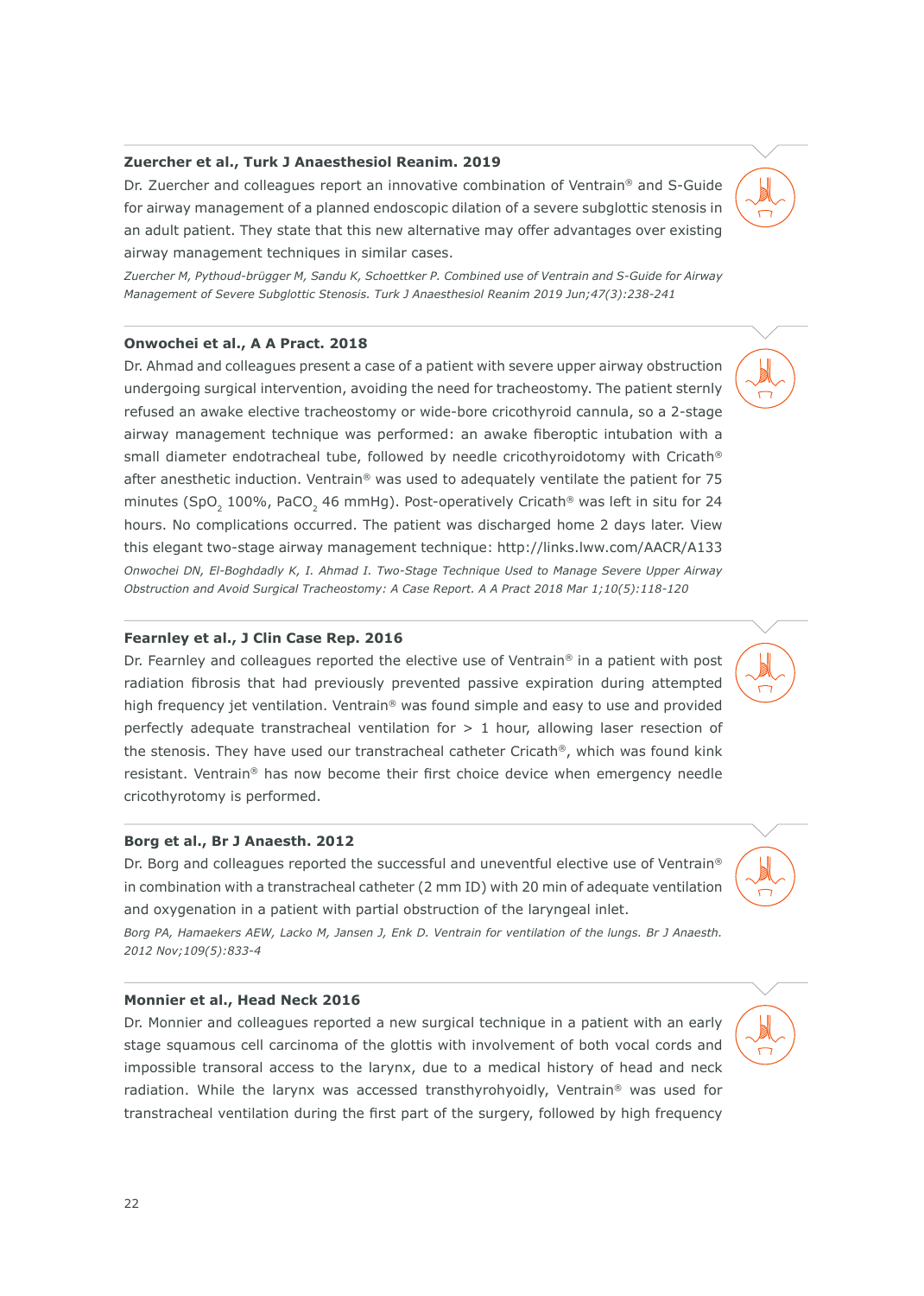# $\delta$  ventrain  $\delta$

jet ventilation when the airway was patent. This setup proved to be extremely safe for securing the airway and allowed endoscopic resection of the tumor.

*Monnier Y, Schoettker P, Morisod B, Ikonomidis C, Simon C. Transthyrohyoid access to the larynx for endoscopic resection of early-stage glottic cancer. Head Neck 2016 Aug;38(8):1286-9*

# **Kalkoff, Br J Anaesth. 2012**

Dr. Kalkoff described the first successful use of Ventrain® in combination with an intubating catheter in an elective setting, in a patient undergoing microlaryngoscopy with a partly obstructed airway.

*Kalkoff M. Ventilation through a small-bore intubating catheter using Ventrain in an elective procedure. Letter Br J Anaesth 2012*

# **Braga et al., DAS 2014/WAMM 2015**

In Ethiopia, Dr. Braga and colleagues electively used Ventrain® in combination with a transtracheal catheter as a safe 'bridge to intubation' in a young patient presented for free flap surgery to cover a complex type IV NOMA defect.

*Braga BAJ, Rodeny G, Hotvedt G, Taylor AFH, Ball DR. Ventrain ejector ventilation as a bridge to tracheal intubation for complex NOMA pathology – Poster presented at the Difficult Airway Society 2014 and World Airway Management Meeting 2015*

# **• 3.2.2 Preclinical data**

# **De Wolf et al., Acta Anaesth Scand. 2018**

The workgroup of Prof. Enk demonstrated with an early prototype of Tritube® that smallbore ventilation with Ventrain® is optimized in a cuffed airway. A pressure measurement line in the prototype Tritube® enabled a reliable airway pressure monitoring using a cuff manometer. During the 30 minutes of ventilation with Ventrain® (PaO<sub>2</sub> 61 [52-69] kPa; PaCO<sub>2</sub> 4.9 [4.2-6.2] kPa) hemodynamics were stable. This elegant study was executed in healthy pigs.

*de Wolf MWP, van der Beek T, Hamaekers AE, Theunissen M, Enk D. A prototype small-bore ventilation catheter with a cuff: cuff inflation optimizes ventilation with the Ventrain. Acta Anaesth Scand 2018 Mar 62(3):328-335*

# **Paxian et al., Br J Anaesth. 2015**

Dr. Paxian and colleagues demonstrated that Ventrain® can ensure sufficient oxygenation and ventilation through a small-bore transtracheal catheter in live pigs when the airway is open, partly obstructed, or completely closed. Additionally, the minute ventilation and avoidance of high airway pressures were superior in comparison with traditional handtriggered jet ventilation, particularly in the event of complete upper airway obstruction. *Paxian M, Preussler NP, Reinz T, Schlueter A, Gottschall R. Transtracheal ventilation with a novel ejectorbased device (Ventrain) in open, partly obstructed, or totally closed upper airways in pigs. Br J Anaesth 2015 Aug;115(2):308-16.*





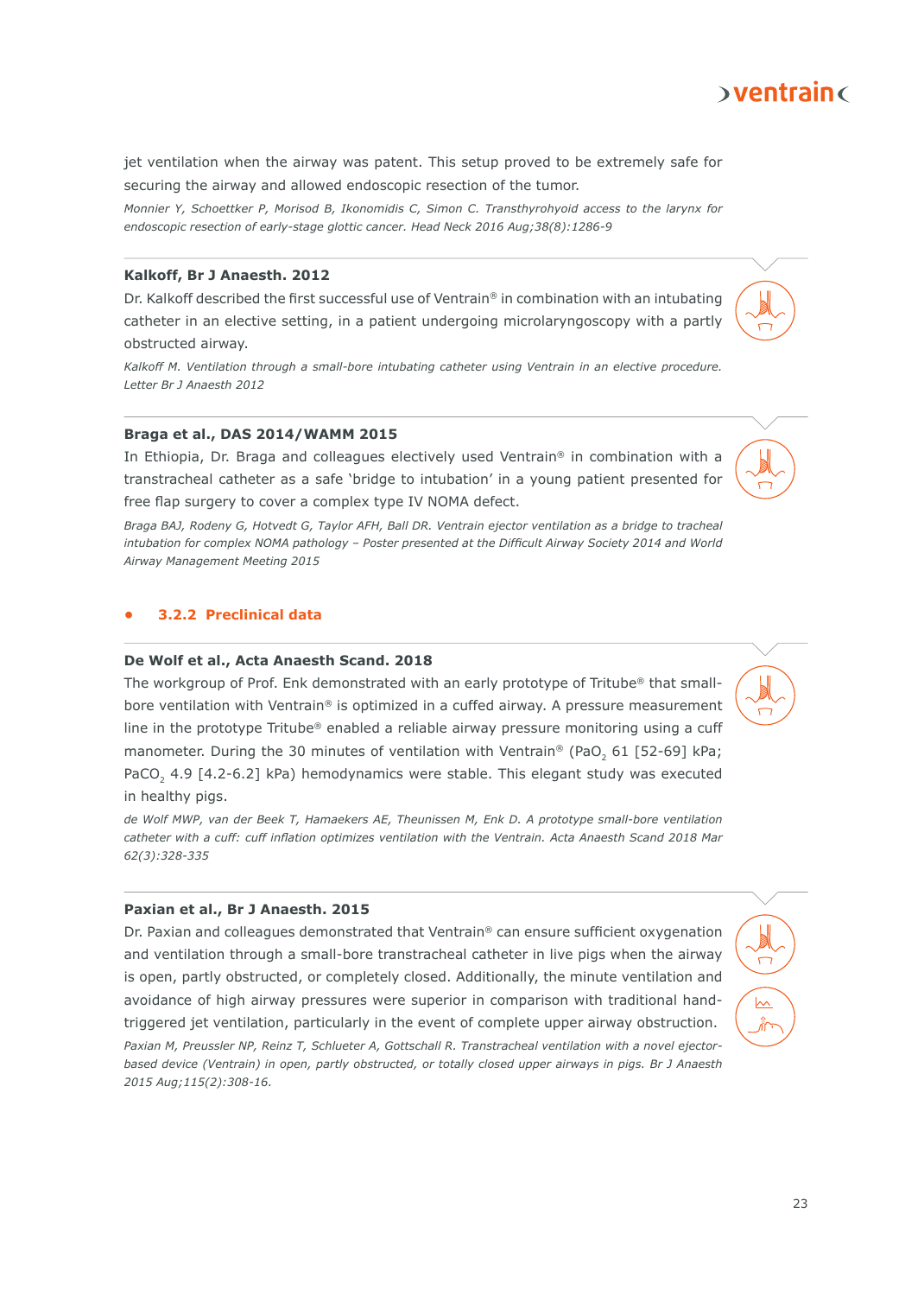# 3.3 EMERGENCY

# **• 3.3.1 Clinical data**

# **Morrison et al., A A Pract. 2019**

Dr. Morisson reported a case of a 71-year-old man with advanced vocal cord carcinoma, presenting with severe airway obstruction. Therapeutic anticoagulation with enoxaparin complicated management. Failure of an oral awake bronchoscopic intubation was rescued by passing a guidewire through the working channel and threading an Arndt exchange catheter into the trachea under videoscopic vision. Ventilation with Ventrain® lasting 40 minutes (15 L/min, inspiration/expiration 1:1, 15 breaths/min), during IV anesthesia with muscle paralysis, resulted in excellent blood gas values until placement of the tracheal cannula. The authors state that: "This case report highlights the effectiveness of a novel ventilation technique that should be considered as back-up when bronchoscopic intubation fails."

*Morrison S, Aerts S, van Rompaey S, Vanderveken O. Failed Awake Intubation for Critical Airway Obstruction Rescued With the Ventrain Device and an Arndt Exchange Catheter: A Case Report A A Pract. 2019 Jul 1;13(1):23-26*

# **Heuveling et al., A A Pract. 2018**

Dr. Gerling and colleagues saved a patient's life using Cricath® and Ventrain®. Deteriorating respiratory distress, increasing hypoxia, and decreasing level of consciousness of a transported patient forced a ground ambulance to stop at the emergency department of the Meander Medical Center Amersfoort. Upon arrival the patient had a SpO, of 81%, which dropped to 37% within 5 minutes. Active ventilation was not possible. Quick intraoral inspection and fiberoptic evaluation revealed massive edema, secretions and no airway. Cricath® was placed and ventilation with Ventrain® was started. SpO, rapidly raised within 90 seconds to 99% and hemodynamics improved. Ventrain® ventilation lasted for nearly 60 minutes before semi-elective surgical tracheotomy was safely performed.

*Heuveling DA, Mahieu HF, Jongsma-van Netten HG, Gerling V. Transtracheal Use of the CriCath Cannula in Combination With the Ventrain Device for Prevention of Hypoxic Arrest due to Severe Upper Airway Obstruction: A Case Report. A A Pract. 2018 Dec 5;11(12):344-347*

#### **Wahlen et al., BJM Case Rep. 2017**

Dr. Wahlen and colleagues described a case in which Ventrain® in combination with a tube exchanger was used to ventilate a patient with life-threatening tracheal stenosis. After a failed initial intubation with an endotracheal tube (ID 5.0 mm) the tube exchanger was inserted allowing adequate ventilation with Ventrain® until surgical tracheostomy was performed. Hemodynamic stability indicated that the active expiration induced by Ventrain® prevented intrapulmonary pressure build-up by air trapping and subsequent barotrauma, which may be observed during traditional jet ventilation in a similar situation. *Wahlen BM, Al-Thani H, El-Menyar A. Ventrain: from theory to practice. Bridging until re-tracheostomy BJM Case Rep 2017 Aug 16; 2017*

24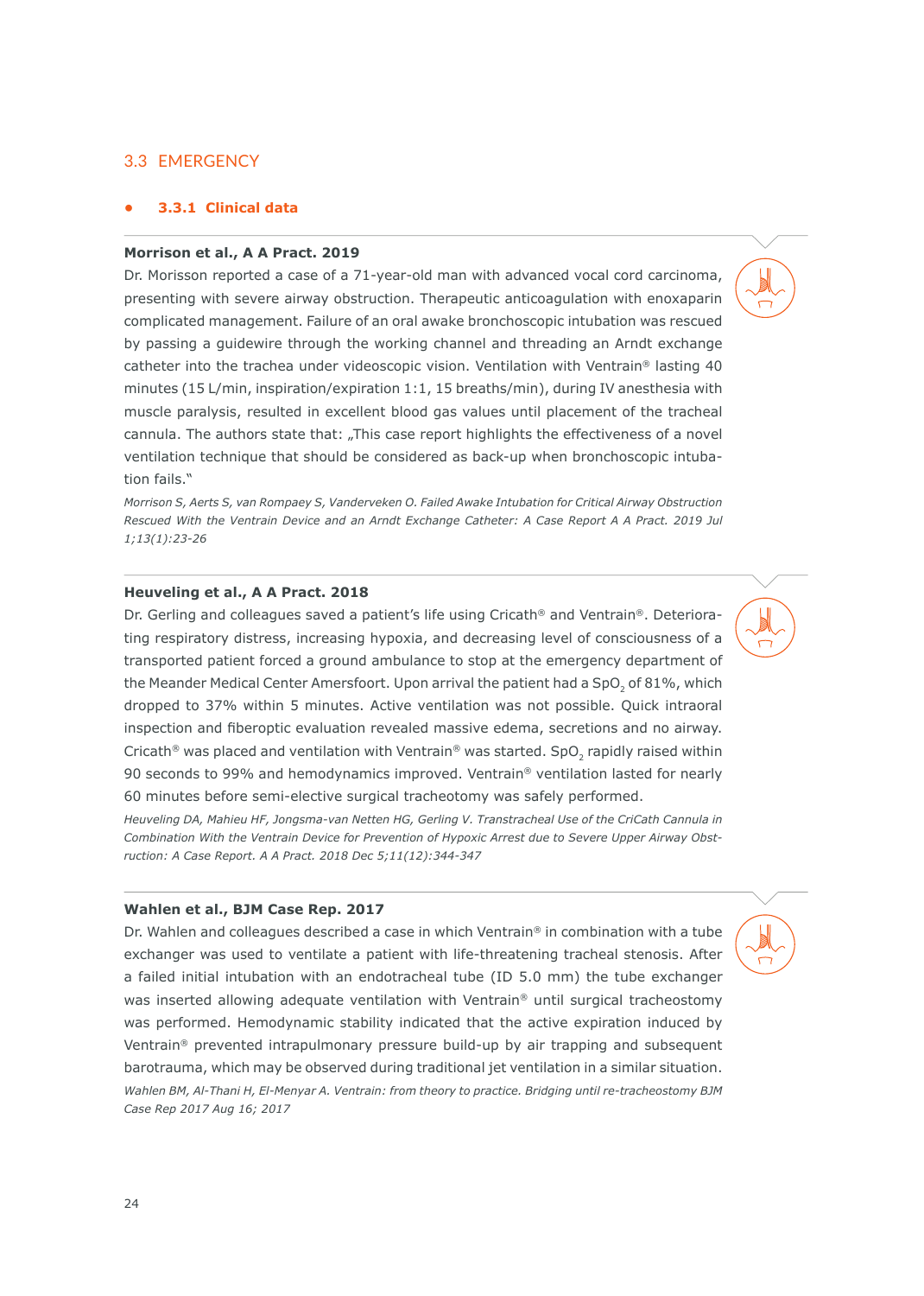# $\delta$  ventrain  $\delta$

# **López-Torres et al., TACC 2017**

Dr. López-Torres and colleagues present four case reports of Ventrain® use: laryngeal microsurgery, foreign body in the airway emergency, subglottic stenosis and assistance to guide extubation in Pierre-Robin syndrome. They indicate that laryngospasm, edema or anatomical distortion, combined with over-vigorous jet insufflation can result in air trapping with subsequent barotrauma and hemodynamic instability. They state that Ventrain® is the only ventilation device that provides full ventilation for these situations.

*López-Torres J, Escribá FJ, Encarnación J, Alonso J, Cuchillo JV, Argente P. Ventrain device for difficult or obstructed airways: 4 case report. Trends in Anaesthesia and Critical Care 2017 12:31*

# **Krapf et al., Notfallpraxis 2016**

Dr. Krapf demonstrated feasibility of using Ventrain® in combination with needle cricothyrotomy in a pre-hospital CICV setting under reanimation conditions.

*Krapf M, Gäumann D, Jacquier J, Graf S. Cannot intubate, cannot ventilate: Beatmung über einen 2-mm-Katheter in der Präklinik. Notfallpraxis 2016 8(39); 792-794 (article in German)*

# **Nellgård, Presentation Euroanaesthesia 2013**

Dr. Nellgård underlined the importance of performing an early cricothyrotomy in a situation of CICV. After several failed attempts to intubate a patient with instable angina pectoris scheduled for coronary artery bypass surgery, bag and mask ventilation became unsuccessful. A transtracheal catheter (2 mm ID) was placed and ventilation with Ventrain® increased saturation from  $<$  50% to  $\sim$  80%. Then, cricothyrotomy was successfully performed using the Melker Cricothyroidotomy 5. Surgery was postponed and percutaneous coronary intervention was performed instead.

*Nellgård P. Ventrain in a case of can't intubate can't ventilate situation. Orally presented at the European Society of Anaesthesiology 2013*

# **Kalsi et al., Presentation DAS 2012**

Dr. Kalsi and colleagues reported for the first time the use of Ventrain® in combination with a transtracheal catheter (2 mm ID) in an emergency scenario. They demonstrated adequate ventilation with saturation levels >98%.

*Kalsi A, Konieczny K, Turner M. Transtracheal jet ventilation using the Ventrain Device in a patient with severe upper airway obstruction. Poster presented at the Difficult Airway Society 2012*

# **• 3.3.2 Preclinical data**

# **Mann et al., Paediatr Anaesth. 2021**

Consistency and safety in airway emergencies - A comparative study of 6 cannula insufflation devices on test lung models of adult, pediatric and infant models found Ventrain® to be the sole device that insufflated oxygen with acceptable pressures and volumes with variable degrees of airway obstruction (complete, partial, open). Other devices were found to be either unsuccessful, or generating variable and excessive values.

*Mann CM, Baker PA, Sainsbury DM, Taylor R. A comparison of cannula insufflation device performance for emergency front of neck airway. Paediatr Anaesth. 2021 Jan 11. doi: 10.1111/pan.14128. Epub ahead of print. PMID: 33432628*







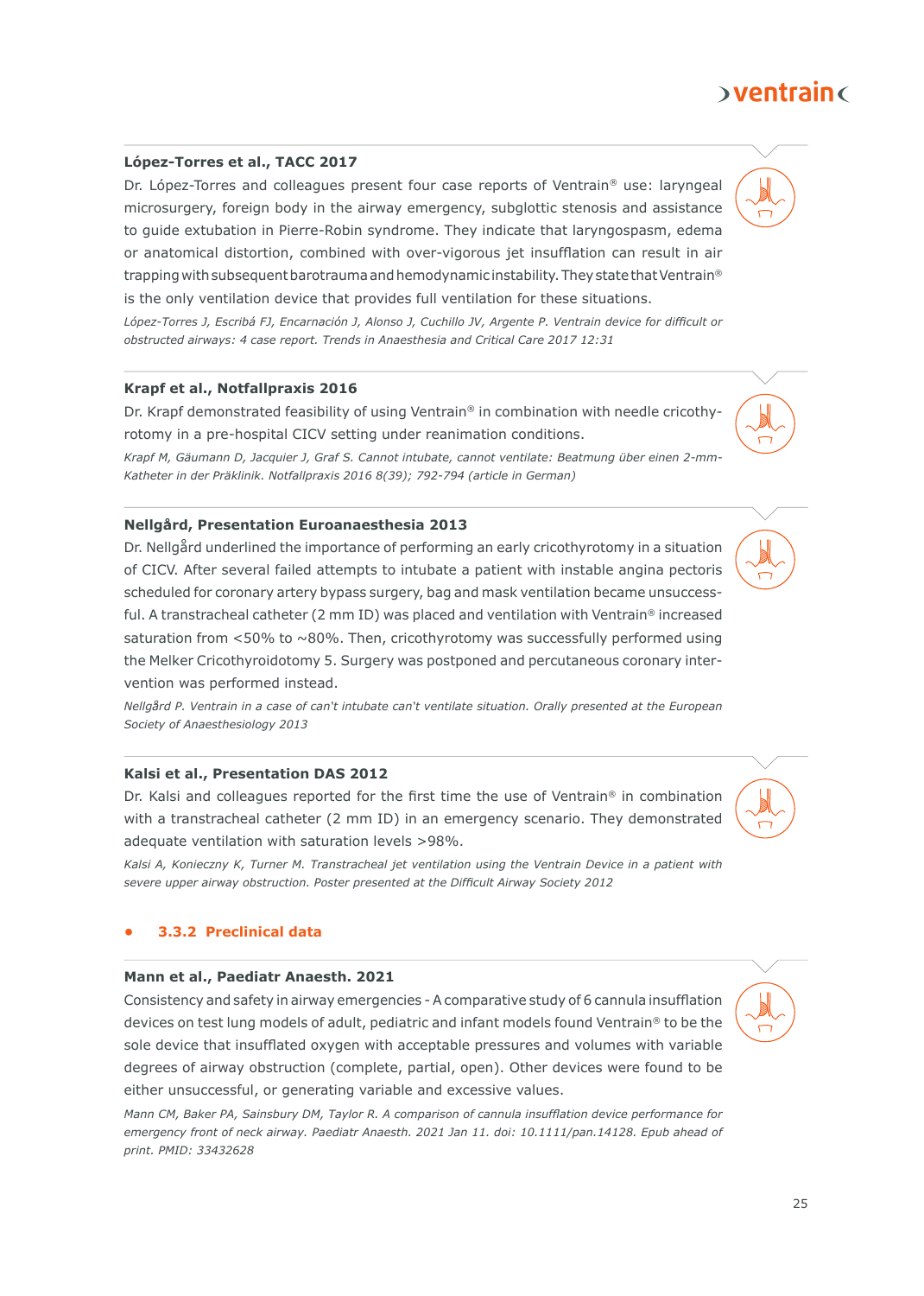# **De Wolf et al., Can J Anaesth. 2017**

Prof. Enk's workgroup demonstrated that Ventrain® provided rapid reoxygenation and effective ventilation through a 100 cm long airway exchange catheter (ID 3 mm) in severe hypoxic pigs with an obstructed airway. This study clearly indicates potential clinical applicability and usefulness of Ventrain®, not only in combination with short, transtracheal cannulas but also with long small lumen tubes/catheters when (re)intubation is difficult or has failed.

*de Wolf MWP, Gottschall R, Preussler MP, Paxian M, Enk D. Emergency ventilation with the Ventrain through an airway exchange catheter in a porcine model of complete upper airway obstruction. Can J Anaesth. 2017 Jan;64(1):37-44*

# **Hamaekers et al., Anesth Analg. 2015**

The workgroup of Prof. Enk showed quickly restored oxygenation after ventilation with Expiratory Ventilation Assistance (EVA®) in cases of a completely or partially obstructed upper airway in severe hypoxic pigs. Reoxygenation and ventilation were less efficient when the upper airway was completely unobstructed.

*Hamaekers AEW, van der Beek T, Theunissen M, Enk D. Rescue ventilation through a small-bore transtracheal cannula in severe hypoxic pigs using expiratory ventilation assistance. Anesth Analg. 2015 Apr;120(4):890-4*

# **Berry et al., Br J Anaesth. 2014**

In post-apnoeic sheep, Dr. Berry and colleagues demonstrated that Ventrain® provided stable oxygenation and effective ventilation at low airway pressures during emergency percutaneous transtracheal ventilation in critically obstructed airways. Manujet provided effective temporizing oxygenation in this situation with hypoventilation necessary to minimize barotrauma risk.

*Berry M, Tzeng Y, Marsland C. Percutaneous transtracheal ventilation in an obstructed airway model in post apnoeic sheep. Br J Anaesth. 2014 Dec;113(6):1039-45*

# **Ziebart et al., Anaesthesia 2015**

Dr. Ziebart and colleagues confirmed in a pig model with upper airway obstruction adequate ventilation using Ventrain® in combination with a transtracheal catheter. Furthermore, they underline the importance of training and education of users and adherence to the instructions for use in order to use Ventrain® safely.

*Ziebart A, Garcia-Bardon A, Kamuf J, Thomas R, Liu T, Schad A, Duenges B, David M, Hartmann EK. Pulmonary effects of expiratory-assisted small-lumen ventilation during upper airway obstruction in pigs. Anaesthesia. 2015 Oct;70(10):1171-9*

# **Manoach et al., Presentation SAM 2011**

In a small pilot study the workgoup of Prof. Rosenblatt demonstrated that Ventrain® rapidly corrected hypoxemia in a large ovine model.

*Manoach S, Paladino L, Rosenblatt W. Resuscitation from prolonged apnea and upper airway obstruction in a large ovine model: a pilot trial of transtracheal ventilation using 15 lpm with and without an entrainment assisted trans-catheter exhalation device. Poster presented at the Society for Airway Management 2011*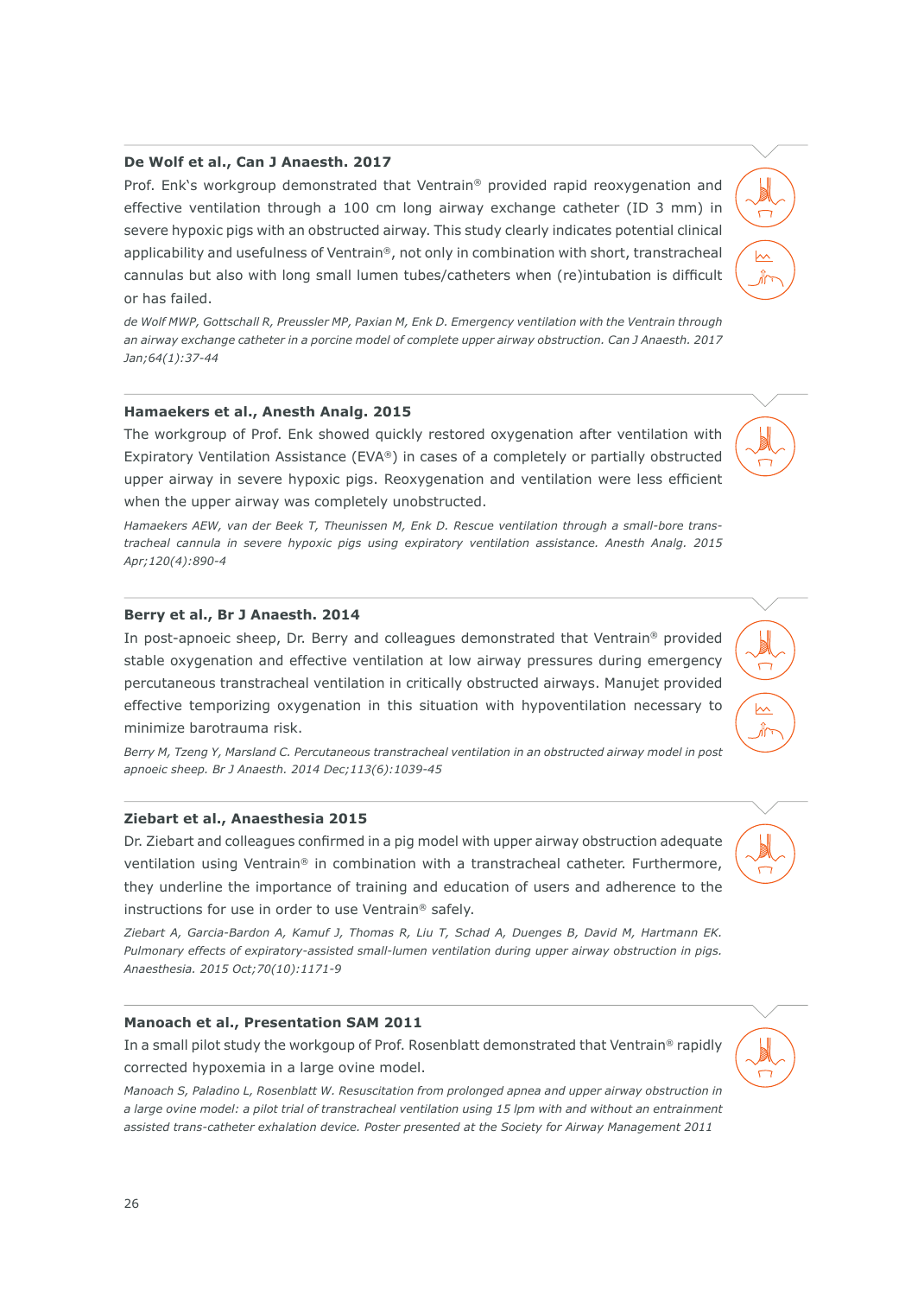# $\delta$  ventrain  $\delta$

# 3.4 PEDIATRIC VENTILATION

# **• 3.4.1 Clinical data**

# **Escribá-Alepuz et al., A A Pract. 2018**

Dr. Escribá presents the rescue of a difficult airway in a pediatric patient with subglottic stenosis with Ventrain®. When the patient desaturated, the device enabled immediate ventilation during airway assessment through a rigid bronchoscope and restoration of normal oxygen saturation. Then, post intubation, ventilation with the Ventrain® was valuable again, when conventional mechanical PICU ventilation was very difficult due to elevated pressures. This case clearly indicates that the new ventilation device Ventrain® offers advantages over devices available until now.

*Escribá Alepuz FJ, Alonso García J, Cuchillo Sastriques JV, Alcalá E, Argente Navarro P. Emergency Ventilation of Infant Subglottic Stenosis Through Small Gauge Lumen Using the Ventrain®. A A Prac 2018 Mar 15;10(6):136-138*

# **Willemsen et al., Br J Anaesth. 2014**

Dr. Willemsen and colleagues reported cases of ventilation through a small lumen intubating catheter (35 cm long; 1.6 mm ID) and an exchange catheter (45 cm long, 1.6 mm ID) using Ventrain<sup>®</sup> to manage critical paediatric airways in babies of 2.1 kg and 4.3 kg, respectively.

*Willemsen MG, Noppens R, Mulder AL, Enk D. Ventilation with the Ventrain through a small lumen catheter in the failed paediatric airway: two case reports. Br J Anaest 2014 May;112(5):946-7*

# 3.5 ONE LUNG VENTILATION

# **• 3.5.1 Clinical data**

# **Piccioni et al., J Cardiothorac Vasc Anesth. 2021**

Dr. Piccioni and colleagues describe the use of Ventrain in combination with an airway exchange catheter to successfully manage hypoxemia during one lung ventilation. A 52-year-old female patient with normal preoperative lung function was scheduled for thoracoscopic pleural biopsies and talc pleurodesis. Two minutes upon initiation of one lung ventilation of the left lung, SpO<sub>2</sub> decreased quickly from 98% to 84%, which could not be adequately restored by subsequent increase of  $FiO<sub>2</sub>$ , alveolar recruitment maneuver, or PEEP titration. An shortened airway exchange catheter was inserted through the tracheal lumen adapter of the double lumen tube and connected to Ventrain. EVA ventilation of the right lung was started using an oxygen flow of 6 L/min with a respiratory rate of about 20/min, which restored SpO, to 98% within one minute. As the lung movements did not interfere with the surgeon's work, the procedure could be finished without further problems. According to the authors, Ventrain is easier and safer to use compared to jet ventilation systems, which require a more specific training and carry a higher risk of barotrauma.

*Piccioni F, Caccioppola A, Rosboch GL, Templeton W, Valenza F. Use of the Ventrain Ventilation Device and an Airway Exchange Catheter to Manage Hypoxemia During Thoracic Surgery and One-Lung Ventilation. J Cardiothorac Vasc Anesth. 2021 Jun 25:S1053-0770(21)00529-2. doi: 10.1053/j.jvca.2021.06.023. Epub ahead of print. PMID: 34294514.*



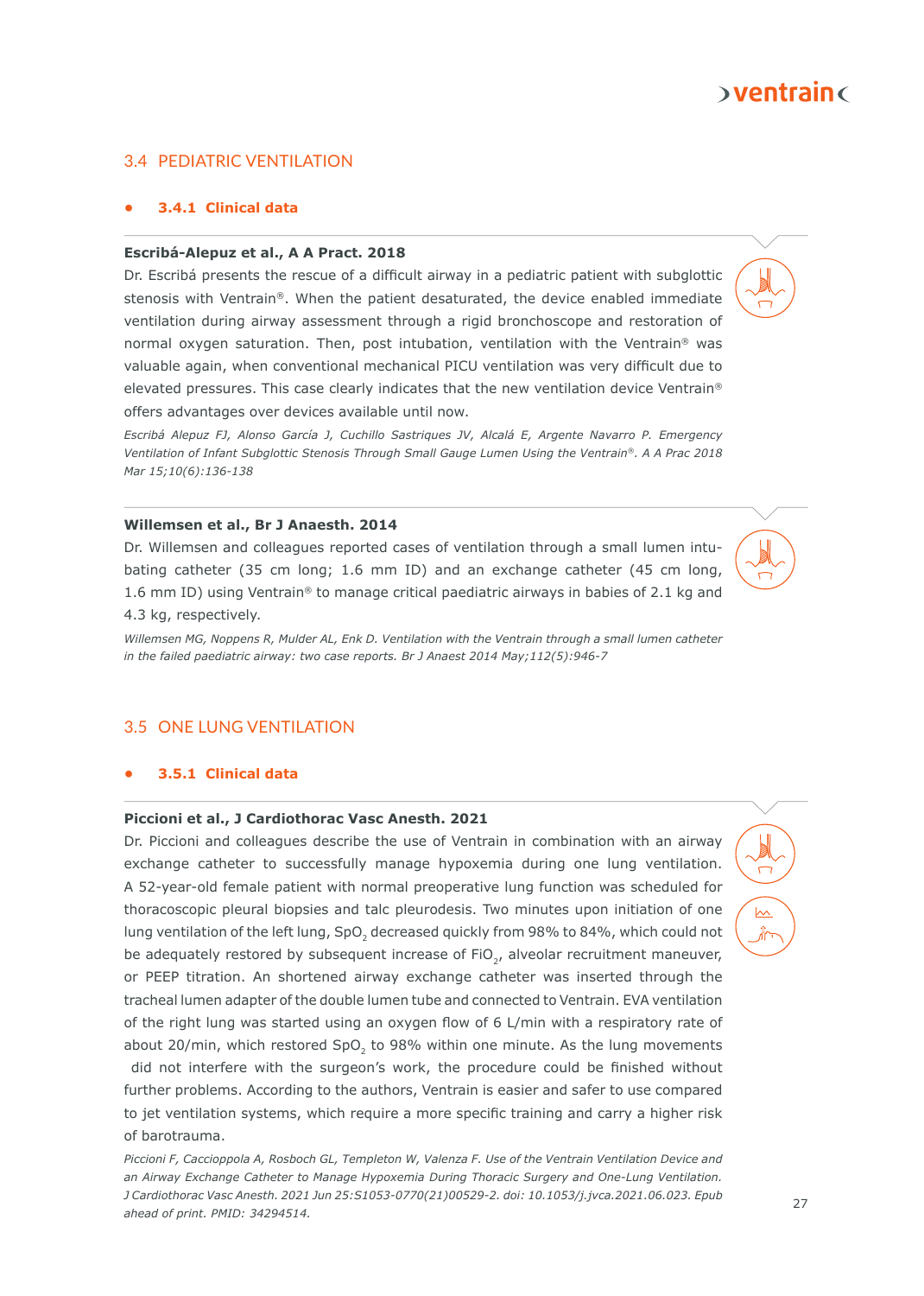# **Evers et al., A A Case Rep. 2017**

In a patient undergoing thoracoscopic esophagectomy and concomitant wedge resection, an iatrogenic lesion in the left main bronchus was observed following deflation of the right lung. Repair of the lesion required deflation of the bronchial cuff. This challenging situation was resolved by Dr. Evers. She used Ventrain® to oxygenate the patient through an Arndt Endobronchial Blocker through the lumen beyond the bronchial defect. With the use of this technique, oxygenation was maintained at an acceptable level during repair. *Evers VM, Immink RV, van Boven WJP, van Berge Henegouwen MI, Hollmann MW, and Veelo DP. Intraoperative Use of the Ventrain for Single Lung Ventilation After Iatrogenic Trauma to the Left Main Bronchus During Thoracoscopy: A Case Report. AA Case Rep 2017 Aug 15; 9(4):116-118 Commented by Grocott HP. Using the Ventrain With a Small-Bore Catheter: Ventilation or Just Oxygenation? Anesth Analg. 2018 Apr;126(4):1426-1427*

# 3.6 TECHNOLOGY DEVELOPMENT

# **Hamaekers et al., Br J Anaesth. 2012**

In a bench study the workgroup of Prof. Enk tested the efficacy of a prototype of Ventrain®. Results of this study suggested that Ventrain<sup>®</sup> is capable of achieving a normal minute volume for an average adult through a 2 mm ID transtracheal catheter.

*Hamaekers AEW, Borg PA, Enk D. Ventrain: an ejector ventilator for emergency use. Br J Anaesth. 2012 Jun;108(6):1017-21*

# **Berlin et al., Int Care Med Exp. 2019**

Prof. Heerdt and co-workers showed in a porcine model that EVA® ventilation with a Negative End Expiratory Pressure (NEEP; -8 mbar) improved hemodynamics during normovolemia and during hypovolemia after hemorrhage as compared with VCV with PEEP. Before hemorrhage EVA-NEEP increased stroke volume (+27%; p=0.003) and cardiac output  $(+21\%; p=0.023)$ , and reduced central venous pressure  $(-30\%; p=0.013)$  compared with Volume Controlled Ventilation with PEEP (4 mbar). After hemorrhage during hypovolemia the effects were more pronounced leading to an 41% increased cardiac output, higher mean arterial pressure and increased venous return for EVA-NEEP ventilation as compared with VCV-ZEEP (0 mbar). For this study a prototypical small automated ventilator based upon the EVA® principle was used to generate a controlled period of negative EEP.

*Berlin DA, Manoach S, Oromendia C, Heerdt P. Automated expiratory ventilation assistance through a small endotracheal tube can improve venous return and cardiac output. Intensive Care Med Exp 2019, 7(1), 22 Commented by L. Böttinger and J.W.A. van der Hoorn. Negative pressure ventilation – a special application of expiratory ventilation assistance. Intensive Care Med Exp 2019, 7(1), 22. Response to letter by Drs Bottinger and van der Hoorn. D.A. Berlin, S. Manoach, P.M. Heerdt. Intensive Care Med Exp 2019 Jun6;7(1):31*

# **Hamaekers et al., Paediatr Anaesth. 2009**

The importance of flow and pressure release in jet ventilation devices was demonstrated by Prof. Enk and his co-workers in a bench study where three previously described self-assembled jet devices and the Oxygen Flow Modulator were tested. In case of

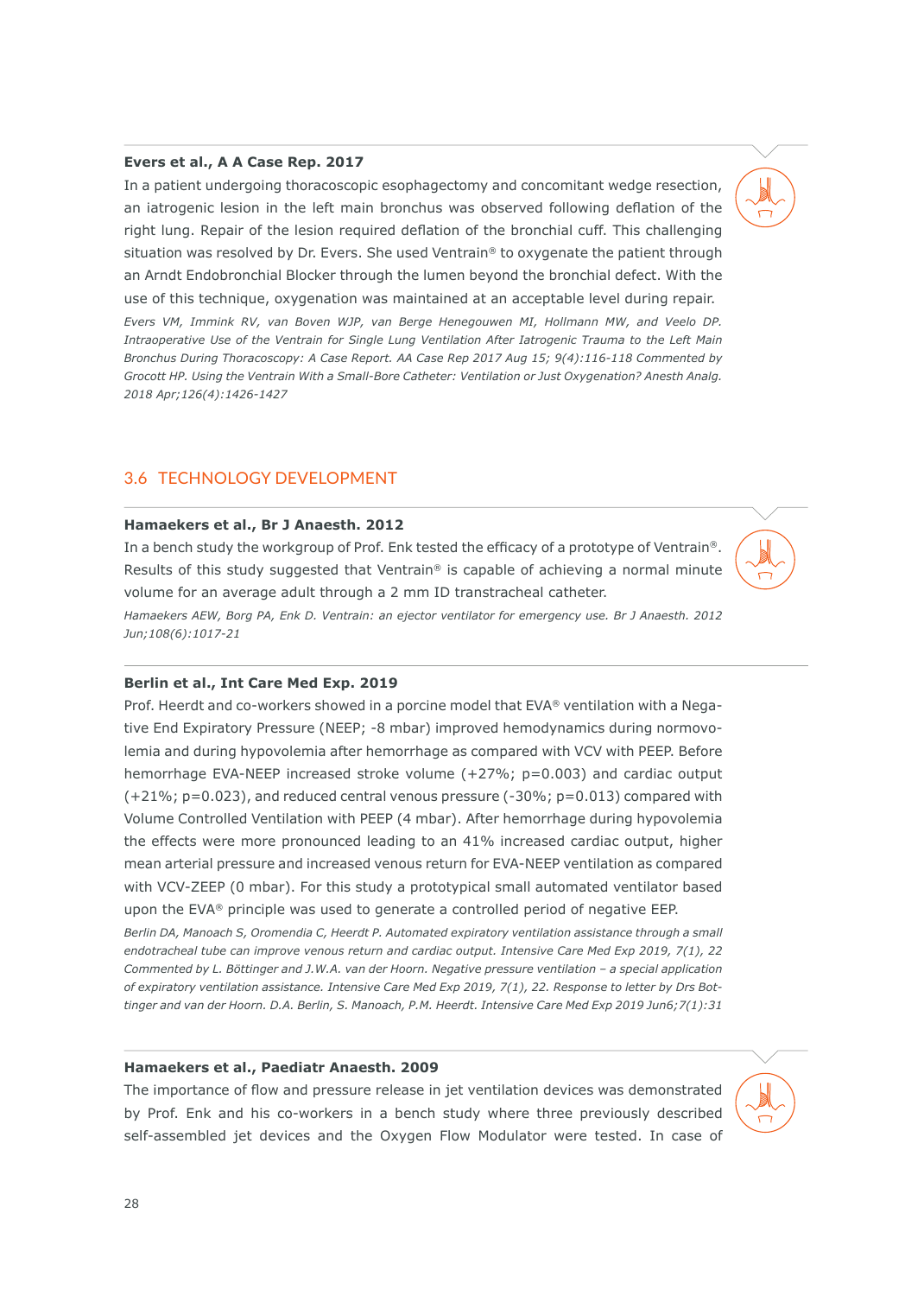# $\delta$  ventrain  $\delta$

complete upper airway obstruction the OFM provides sufficient flow and pressure release, whereas the self-assembled jet devices tested are inherently dangerous constructions. *Hamaekers AEW, Borg PA, Götz T, Enk D. The importance of flow and pressure release in emergency jet ventilation devices. Paediatr Anaesth. 2009 May;19(5):452-7*

# **Hamaekers et al., Anaesthesia 2009**

To reduce the risk of air trapping and to increase oxygenation efficacy an emergency transtracheal ventilation device needs to allow both inspiration and expiration. In absence of such a device Prof. Enk and his co-workers determined the capability of two self-assembled, three-way stopcock based jet devices and the Oxygen Flow Modulator to function as a bidirectional airway in conjunction with a small lumen catheter.

*Hamaekers AEW, Borg PA, Enk D. A bench study of ventilation via two self-assembled jet devices and the Oxygen Flow Modulator in simulated upper airway obstruction. Anaesthesia. 2009 Dec;64(12):1353-8*

# **Hamaekers et al., Br J Anaesth. 2010**

The ineffectiveness and danger of using transtracheal jet ventilation in cases of complete upper airway obstruction motivated Prof. Enk to search for a better solution. Prof. Enk's workgoup transformed a small, industrial ejector into a simple, manual ventilator providing expiratory ventilation assistance ( $EVA^{\circledast}$ ). They showed that  $EVA^{\circledast}$  shortened the expiration time and that a minute volume up to 6.6 L/min could be achieved through a 2 mm ID transtracheal catheter in a simulated obstructed airway.

*Hamaekers AEW, Götz T, Borg PA, Enk D. Achieving an adequate minute volume through a 2 mm transtracheal catheter in simulated upper airway obstruction using a modified industrial ejector. Br J Anaesth. 2010 Mar;104(3):382-6*

# **Hamaekers et al., Br J Anaesth. 2011**

A functional model of Ventrain, based on EVA® technology was build by Prof. Enk: the DE5. In laboratory tests the workgroup of Prof. Enk showed that the DE 5 is an optimized ventilation ejector suitable for applying expiratory ventilation assistance.

*Hamaekers AEW, Borg PA, Götz T, Enk D. Ventilation through a small-bore catheter: optimizing expiratory ventilation assistance. Br J Anaesth. 2011 Mar;106(3):403-9*

# **Calderon et al., Presentation SAM 2013**

In a bench study Dr. Calderon and colleagues compared passive expiration with EVA® using Ventrain in a Totally Obstructed Airway model. They demonstrated that, in contrast to passive expiration, EVA® maintained an acceptable Minute Volume, avoiding auto-PEEP.

*Calderon LGMB, Moreira MM, Emídio GL, Corrêa EP, Carvalho-Filho MA, Terzi RGG. Expiratory ventilation assistance (EVA®) through a 14G catheter (2mm) in a Totally Obstructed Airway (TOA). Poster presented at Society for Airway Management 2013*

# **Schmidt et al., Acta Anaesthesiol Scand. 2016**

In a bench study Dr. Schmidt and colleagues show that not every oxygen delivery device will generate enough driving pressure to deliver a predictable flow through Ventrain and a 2 mm (ID) 75 mm long transtracheal catheter. They confirmed that while using the









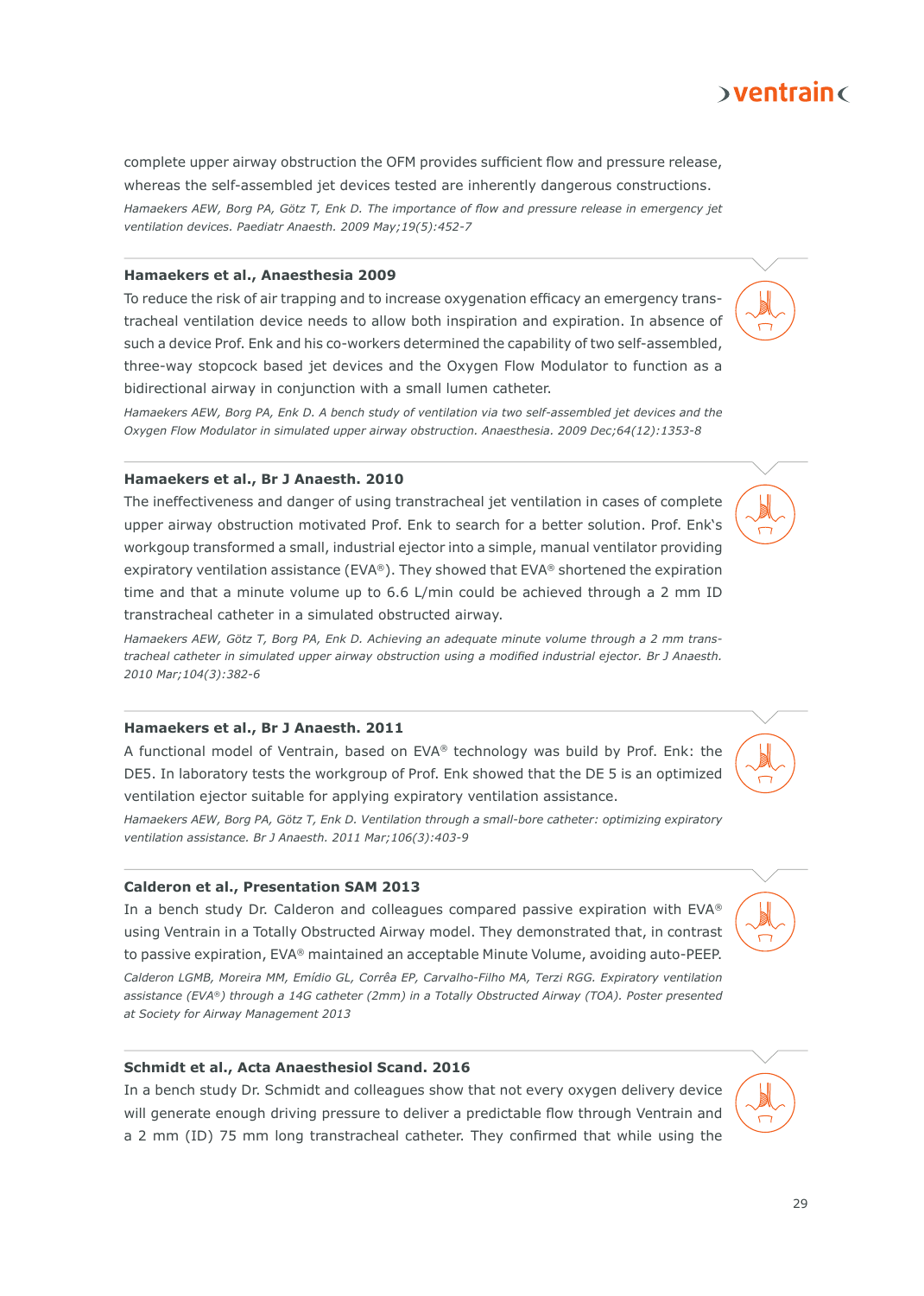prescribed oxygen supply system with a pressure compensated flow regulator, flow and tidal volume were predictable enabling adequate ventilation through a small lumen.

*Schmidt AR, Ruetzler K, Haas T, Schmitz A, Weiss M. Impact of oxygen sources on performance of the Ventrain® ventilation device in an in vitro set-up. Acta Anaesthesiol Scand. 2016 Feb:60(2):241-9. Rebuttal by de Wolf MW, Schutzer-Weissmann JM. Acta Anaesthesiol Scand. 2016 Nov;60(10):1477-1478.*

# **Wirth et al., Respir Care. 2016**

In a bench study Dr. Wirth and colleagues showed that active expiration assistance (using Ventrain®) provided better maintenance of minute ventilation without intrinsic PEEP compared to conventional mechanical ventilation (passive expiration), when using a small endotracheal tube or cricothyrotomy catheter.

*Wirth S, Seywert L, Spaeth J, Schumann S. Compensating Artificial Airway Resistance via Active Expiration Assistance. Respir Care. 2016 Dec;61(12):1597-1604*

# **Schmidt et al., Anaesthesist 2017**

Dr. Schmidt and colleagues showed that a Respiration Function Monitor is capable of monitoring ventilation with Ventrain®, which could make its use even safer.

*Schmidt AR, Ruetzler K, Haas T, Schmitz A, Weiss M. Monitoring der Tidalvolumina bei Verwendung des Ventrain® Notfallbeatmungsgerätes. Anaesthesist 65:514–520. Rebuttal by de Wolf, Gottschall and Enk. Anaesthesist 2017. 66:207–208*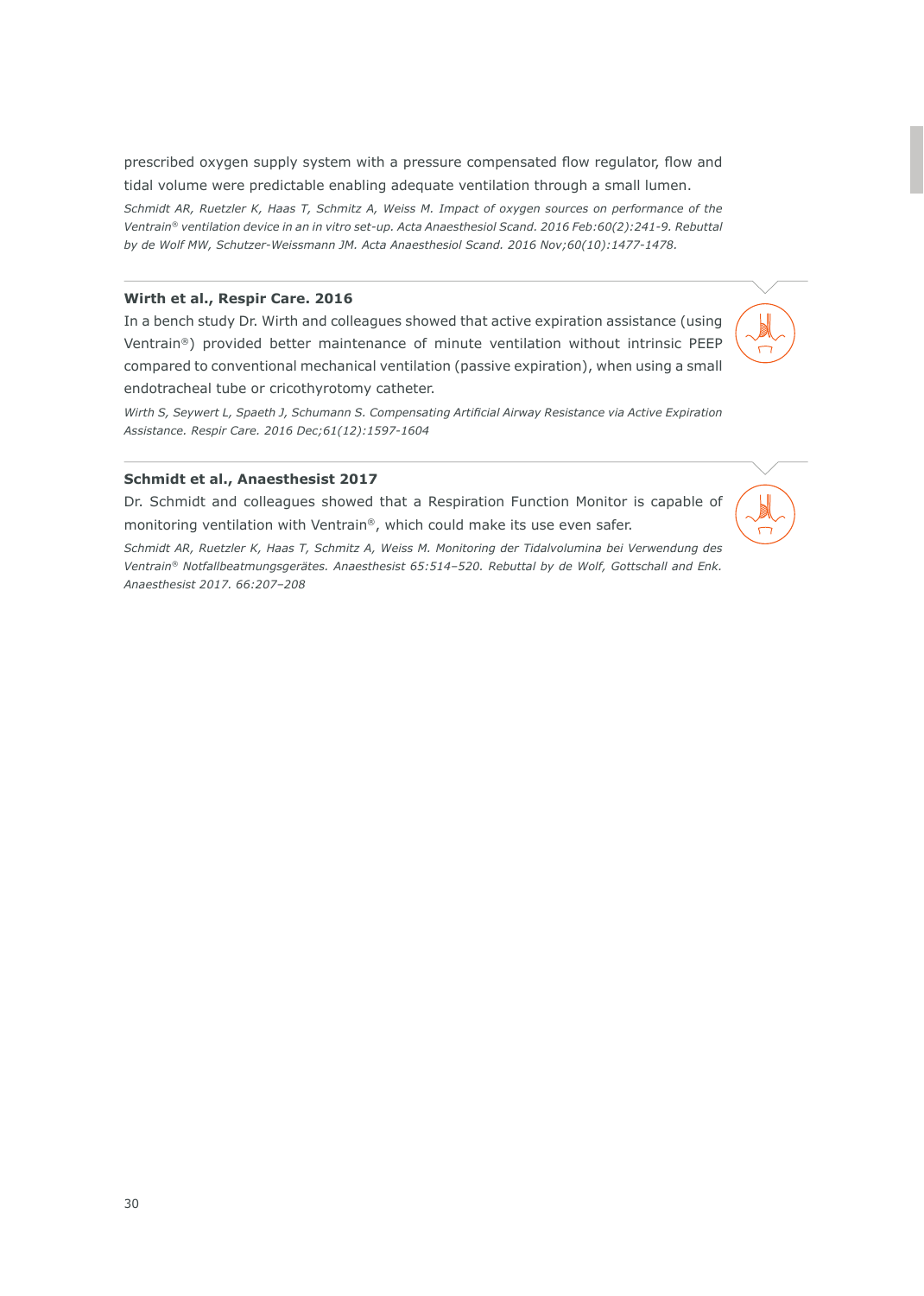# HANDBOOKS

- T. Cook and M.S. Kristensen. Core Topics in Airway Management, 3rd ed. Cambridge University Press (publisher); 2020; Chapters 18, 20, 23.
- C. Hagberg. Benumof & Hagberg's Airway Management, 4<sup>th</sup> ed. Elsevier (publisher); 2018; p.106-107; p.865-866.
- C. Hagberg. Benumof & Hagberg's Airway Management, 3<sup>rd</sup> ed. Elsevier (publisher); 2013; p.595 6.
- P.G. Barash, B.F. Cullen, R.K. Stoelting, M. Cahalan, M.C. Stock and R. Ortega. Clinical Anesthesia, 7<sup>th</sup> ed., Wolters Kluwer Health (publisher); 2013; p.798.
- C. Spies, M. Kastrup, T. Kerner, C. Melzer-Gartzke, H. Zielke and W.J. Kox. SOPs in Anästesiologie und Schmerztherapie. Thieme (publisher); 2013; p.94.
- Dornberger. Schwieriges Atemwegsmanagement bei Erwachsenen und Kindern. Thieme (publisher); 2013; p.251-2.
- W. Rosenblatt and W. Popescu. Master techniques in Upper and Lower Airway Management. Wolters Kluwer Health (publisher); 2015; Chapter 44 (ePub).

31

 $\left(\overline{4}\right)$